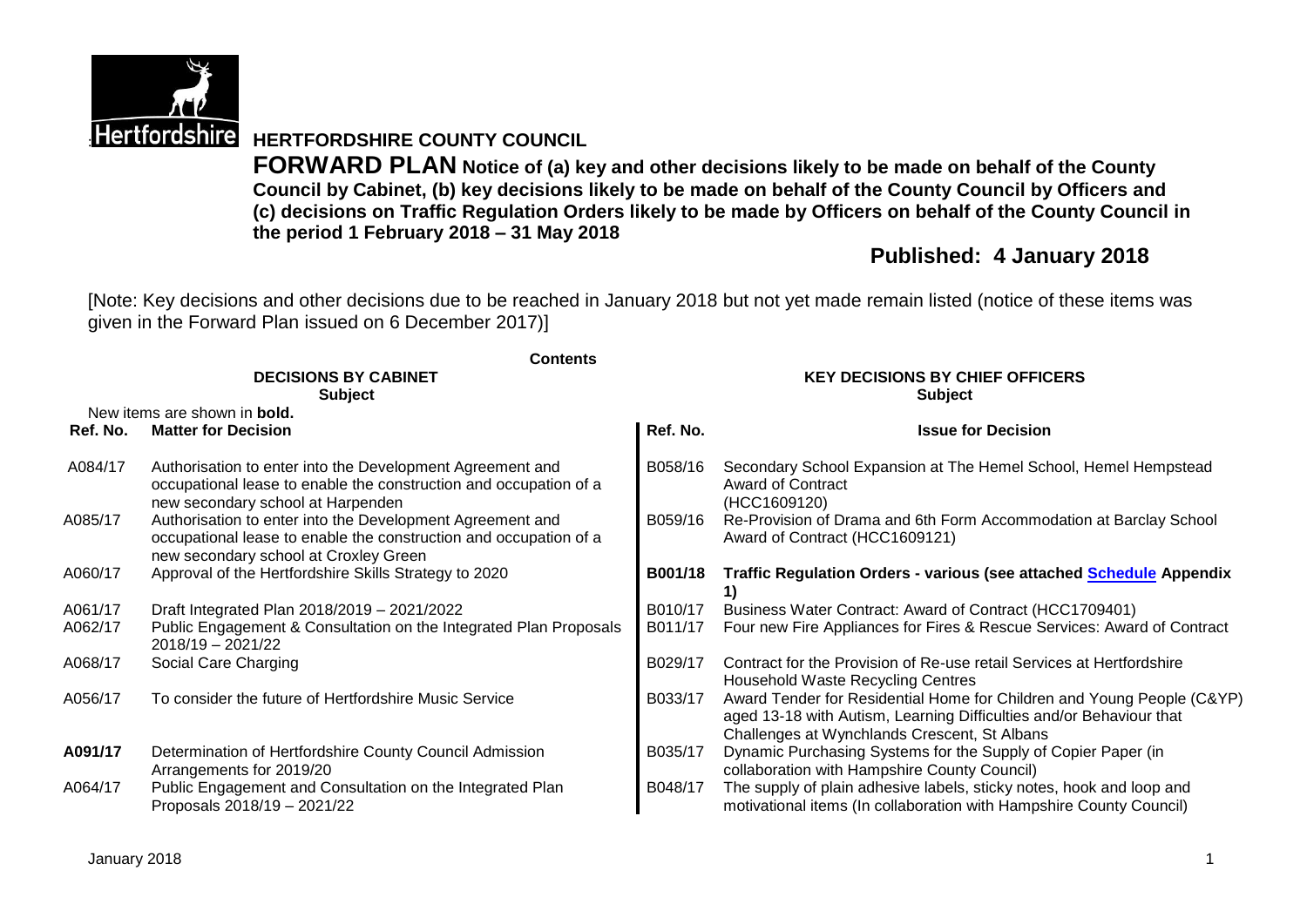| A065/17 | Integrated Plan 2018/2019 - 2021/22                                                                                                                                                                                                                                                       | B056/17 | Change in age range of people to receive free emergency hormonal<br>contraception                                                                                                                                                                                                                                                                                                              |
|---------|-------------------------------------------------------------------------------------------------------------------------------------------------------------------------------------------------------------------------------------------------------------------------------------------|---------|------------------------------------------------------------------------------------------------------------------------------------------------------------------------------------------------------------------------------------------------------------------------------------------------------------------------------------------------------------------------------------------------|
| A067/17 | Overview & Scrutiny Committee Report on the Integrated Plan<br>Proposals 2018/19 - 2021/22                                                                                                                                                                                                | B058/17 | Change in the location of premises for the delivery of sexual health services                                                                                                                                                                                                                                                                                                                  |
| A063/17 | Service Cabinet Panels Comments on the Integrated Plan Proposals<br>$2018/19 - 2021/22$                                                                                                                                                                                                   | B059/17 | Disposal of 24a & 24b New Road, Ware                                                                                                                                                                                                                                                                                                                                                           |
| A069/17 | Proposal to reconfigure existing services to schools to support them<br>to meet the needs of primary aged children with Specific Learning<br>Difficulties (SpLD) by 31 August 2018                                                                                                        | B060/17 | To re commission the Regional Partnership Contract for the Provision of<br>Residential and Educational Services for Children and Young People with<br>Complex Needs via competitive tender<br>Regional Partners - Bracknell Forest Borough Council, Buckinghamshire<br>County Council, Milton Keynes Council, Oxfordshire County Council,<br>Reading Borough Council<br>Slough Borough Council |
| A081/17 | LED Dimming Strategy (level of street lighting to be agreed)                                                                                                                                                                                                                              | B066/17 | Batch 41 - Priors Wood Ware, Andrews Lane, Cheshunt, Collett School<br>Hemel, Oak View Primary & Nursery Hatfield & Mickelm Window Works<br>Award of Contract HCC1709883                                                                                                                                                                                                                       |
| A082/17 | Hertfordshire Adoption Service providing services for Luton Borough<br>Council                                                                                                                                                                                                            | B070/17 | Dynamic Purchasing System for the supply of bin bags (In collaboration<br>with Hampshire County Council)                                                                                                                                                                                                                                                                                       |
| A086/17 | To consider the outcome of a consultation for a new bridge and link<br>road at Essex Road Hoddesdon and to seek approvals to proceed<br>with statutory processes and land acquisition                                                                                                     | B071/17 | Undertake a competitive Reprocurement for the provision of an all-age drug<br>and alcohol treatment service                                                                                                                                                                                                                                                                                    |
| A087/17 | Invest to Transform proposals - Implementation capacity to support<br>Four-Year Integrated Plan proposals for Adult Care Services                                                                                                                                                         | B072/17 | Hertfordshire Sunflower Domestic Abuse Hub & Champions Pathway -<br>Award of contract                                                                                                                                                                                                                                                                                                          |
| A001/18 | Accident Statistics & Hazardous Sites (new methodology &<br>triggers for casualty reduction schemes)                                                                                                                                                                                      | B073/17 | Demolition & rebuild of The Hemel School - Sports Hall HCC1709908                                                                                                                                                                                                                                                                                                                              |
| A002/18 | <b>Adult Community Health Services - Integrated Care proposals</b>                                                                                                                                                                                                                        | B074/17 | Tender of 19-21 Wilbury Road - for Residential Learning Disability Service                                                                                                                                                                                                                                                                                                                     |
| A003/18 | <b>Supporting Young People</b><br>In Hertfordshire: Developing a New Approach                                                                                                                                                                                                             | B078/17 | PEP7 - Expansion at Millfield First and Nursery School, Buntingford<br>HCC1709929                                                                                                                                                                                                                                                                                                              |
| A004/18 | <b>Additional School Places</b><br>Information about the next primary expansion programme;<br>approvals to the next secondary expansion programme (in St.<br>Albans; Stevenage and for Hatfield); additional accommodation<br>schemes; S106 funds; and for projects in Bishops Stortford. | B080/17 | PEP7 - Expansion at St Catherine's VC Church of England Primary School,<br>Hoddesdon HCC1709930                                                                                                                                                                                                                                                                                                |
| A005/18 | Representations as landowner to the call for sites consultation<br>issued by the City and District of St Albans                                                                                                                                                                           | B081/17 | Provision and Support of a waste management data system                                                                                                                                                                                                                                                                                                                                        |
| A019/17 | Draft Approval 15 Year Plan for vision for social care in the County                                                                                                                                                                                                                      | B082/17 | Joint evaluation process of bids for Adult Care Services and Childrens<br>Services Advocacy services : Award of Contract                                                                                                                                                                                                                                                                       |
| A089/17 | Highways Integrated Works Programme & Procurement Routes<br>2018/2019                                                                                                                                                                                                                     | B083/17 | Dynamic Purchasing System for the supply of Independent Living Products<br>(in collaboration with Hampshire County Council and Southend-on-Sea<br>Borough Council)                                                                                                                                                                                                                             |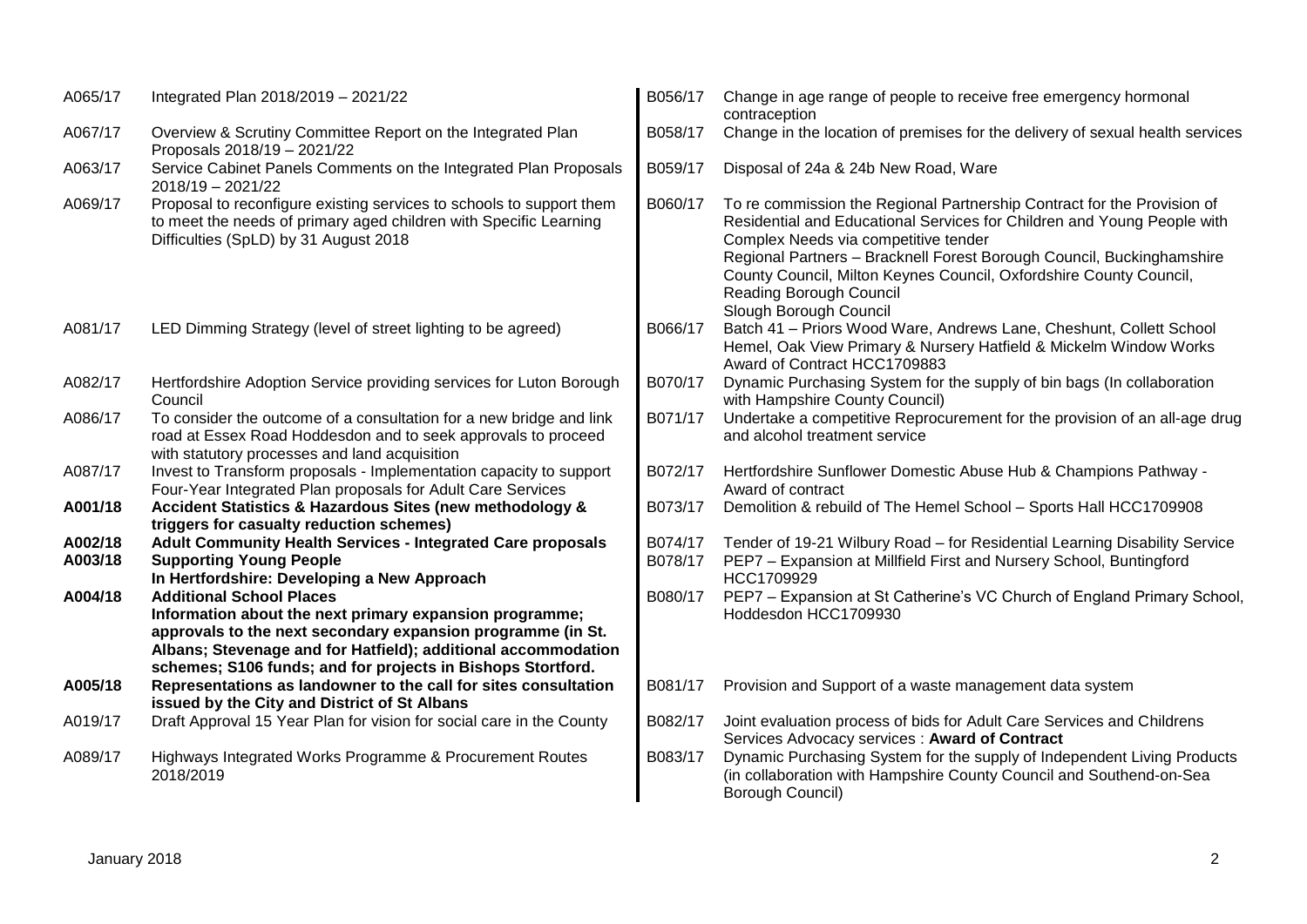| A090/17 | To consider whether to approve proposed changes to the current<br><b>Highways Resilient Network.</b> | B084/17            | Award of contract for the Public Health Nursing element of the Family<br><b>Centre Service</b>                                                                                                              |
|---------|------------------------------------------------------------------------------------------------------|--------------------|-------------------------------------------------------------------------------------------------------------------------------------------------------------------------------------------------------------|
| A006/18 | <b>HCC Membership of emerging Sub National Transport Bodies</b>                                      | B085/17            | Award of contract for the Family Support element of the Family Centre<br>Service                                                                                                                            |
|         |                                                                                                      | B089/17            | Batch 40 - Package 1 - Boiler Works - Parkgate School, Watford<br>Award of contract HCC1710052                                                                                                              |
|         |                                                                                                      | B090/17            | Batch 40 - Package 3 - Boiler Works - St Andrews C of E (VC) Primary<br>School, Stanstead Abbotts, Priors Wood Primary School, Ware & Studlands<br>Rise School, Royston<br>Award of Contract HCC1710053     |
|         |                                                                                                      | B091/17            | Batch 40 - Package 5 - Boiler Works - Cassiobury Infant & Nursery<br>School, Watford & Margaret Wix Primary School, St Albans<br>Award of contract HCC1710054                                               |
|         |                                                                                                      | B092/17            | Batch 40 - Package 7 - Boiler Works - Redbourn Infant & Nursery School &<br>St Lukes School, Redbourn<br>Award of contract HCC1710056                                                                       |
|         |                                                                                                      | B093/17            | Batch 41 - Package 6 - Window Walling - Bernards Heath Infants & Junior<br>School, St Albans. Chater Junior, St Albans & The Grove School,<br>Harpenden<br>Award of contract HCC1710057                     |
|         |                                                                                                      | B095/17            | Batch 42 - Package 1 - Roofing Works - Bernards Heath Infants, St<br>Albans, Camp Primary & Nursery School, St Albans & Heath Lane Nursery<br>School, Hemel Hempstead Award of contract HCC1710059          |
|         |                                                                                                      | B096/17            | Batch 42 - Package 2 - Roofing Works - Moss Bury Primary School &<br>Nursery, Stevenage, Purwell Primary School, Hitchin & Watchlytes School,<br>Welwyn Garden City Award of contract HCC1710060            |
|         |                                                                                                      | B097/17            | Batch 42 - Package 3 - Roofing Works - Bonneygrove Primary School,<br>Cheshunt, Layston Church of England First School, Buntingford &<br>Longlands Primary School, Cheshunt<br>Award of contract HCC1710061 |
|         |                                                                                                      | B098/17            | Batch 42 - Package 4 - Roofing Works - Heathlands School, St Albans<br>Award of contract HCC1710062                                                                                                         |
|         |                                                                                                      | B099/17            | Batch 40 - Package 6 - Boiler Works - Whitehill Junior School, Hitchin &<br>Longmeadow, Stevenage<br>Award of contract HCC1710055                                                                           |
|         |                                                                                                      | B102/17<br>B103/17 | Change in the location of premises for the delivery of well-baby clinics<br>Award a contract to support the promotion and implementation of<br>community enterprises                                        |
|         |                                                                                                      | B104/17            | New Contract for the Provision of a Two Bed Emergency Therapeutic<br>residential Unit for Children and Young People aged 11-16 with Challenging<br>and Complex Needs (Hudnall Park)                         |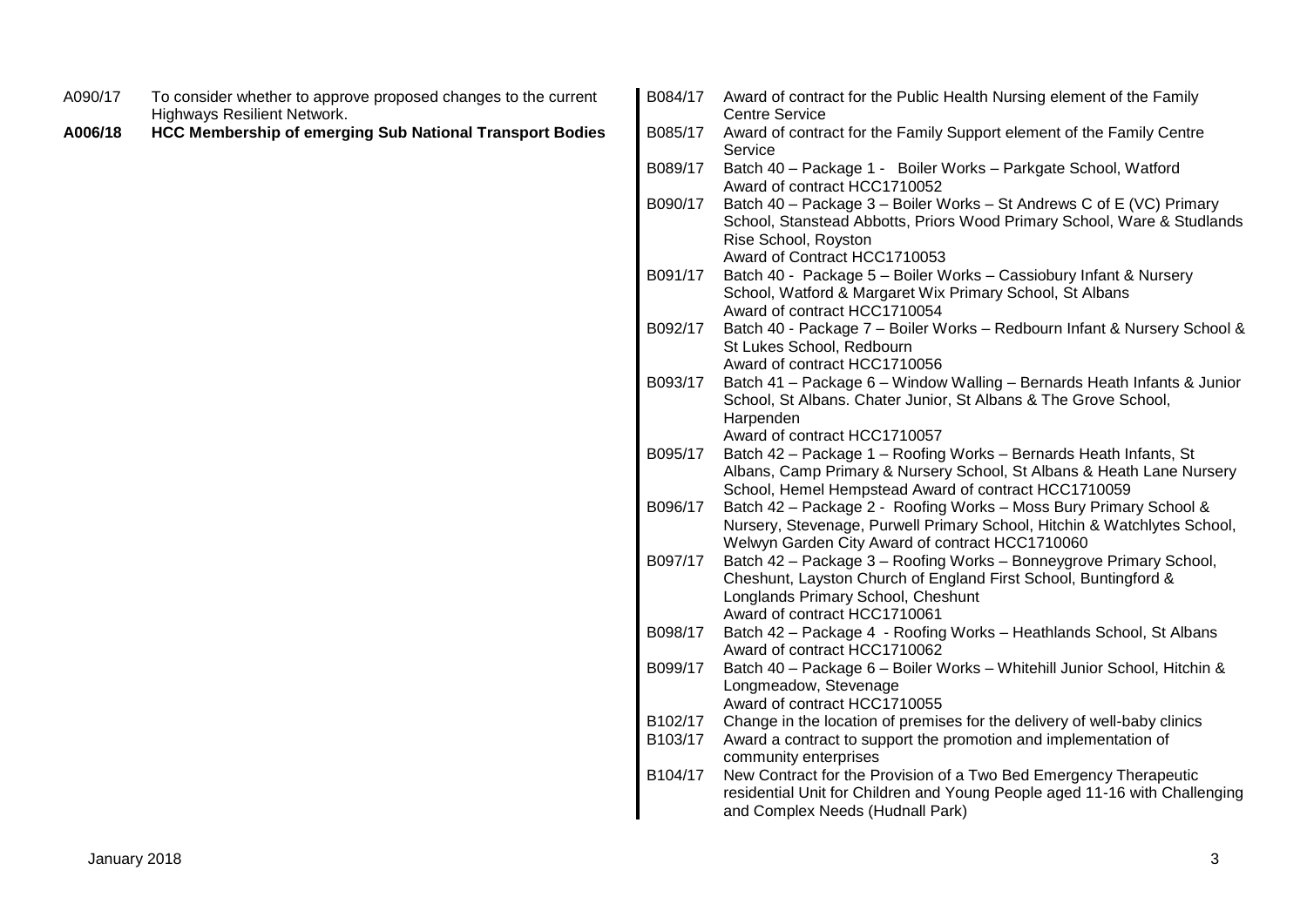| B105/17 | New Contract for the Provision of Four Residential Solo Placements for<br>Children and Young People aged 11-17 with Challenging and Complex                                                                   |
|---------|---------------------------------------------------------------------------------------------------------------------------------------------------------------------------------------------------------------|
| B106/17 | <b>Needs</b><br>Procurement of a Multi-Provider Framework agreement for the provision of<br>learning opportunities, products and interventions on behalf of the workforce<br>Development and Partnership Team |
| B107/17 | Tender process to establish a new contract for the provision of Residential<br>Placements for Children and Young People aged 10-17 with Challenging<br>and Complex needs: Award of contract                   |
| B108/17 | Award a contract for the provision of HIV support service                                                                                                                                                     |
| B110/17 | Whether to consult on proposals to enlarge Belswains primary School,                                                                                                                                          |
|         | Hemel Hempstead, DeHavilland Primary School, Hatfield and St Peters                                                                                                                                           |
|         | School, St Albans within the eighth primary school expansion programme<br>(PEP8)                                                                                                                              |
| B111/17 | St Albans Library - Refurbishment                                                                                                                                                                             |
|         | HCC1709428                                                                                                                                                                                                    |
| B112/17 | Mechanical & Building Works award of contract, Bushey Academy, Holywell                                                                                                                                       |
|         | & Hurst Drive Primary Schools                                                                                                                                                                                 |
|         | HCC1710095                                                                                                                                                                                                    |
| B113/17 | The Provision of a Children & Young People's Mental Health (CYP MH)<br>Early Intervention Service: Award of contract                                                                                          |
| B114/17 | The Provision of Grounds Maintenance Framework                                                                                                                                                                |
| B115/17 | The Supply of Office Furniture                                                                                                                                                                                |
| B117/17 | <b>Evaluation of Carer's Strategy</b>                                                                                                                                                                         |
| B118/17 | Contract for the provision of Call Handling for the Safeguarding Out of<br>Hours Service (SOOHS) for Hertfordshire County Council HCC1709924                                                                  |
| B119/17 | Extension of lead provider contracts for provision of care at home service                                                                                                                                    |
| B120/17 | Decision to extend current contract for the provision of a Childrens Speech                                                                                                                                   |
|         | and Language Therapy Service                                                                                                                                                                                  |
| B121/17 | Review of sleep in payments for Adult Care Services commissioned                                                                                                                                              |
|         | providers                                                                                                                                                                                                     |
| B122/17 | The extension and expansion of the Citizens Advice Bureau contract to<br>support individuals and organisations in preparing for Universal Credit roll                                                         |
|         | out                                                                                                                                                                                                           |
| B002/18 | Batch 40 Package 8 - Mechanical & Electrical Works, Commonswood                                                                                                                                               |
|         | School & Sheredes Primary School & Nursery HCC1710170                                                                                                                                                         |
| B003/18 | <b>Contract for Provision of Personal Protective Equipment for Fire and</b>                                                                                                                                   |
|         | Rescue National Collaborative Project, (Kent Fire and Rescue Service<br>Framework)                                                                                                                            |
| B004/18 | Farnham House and Robertson House Stevenage - Consider the<br>surrender of the headlease                                                                                                                      |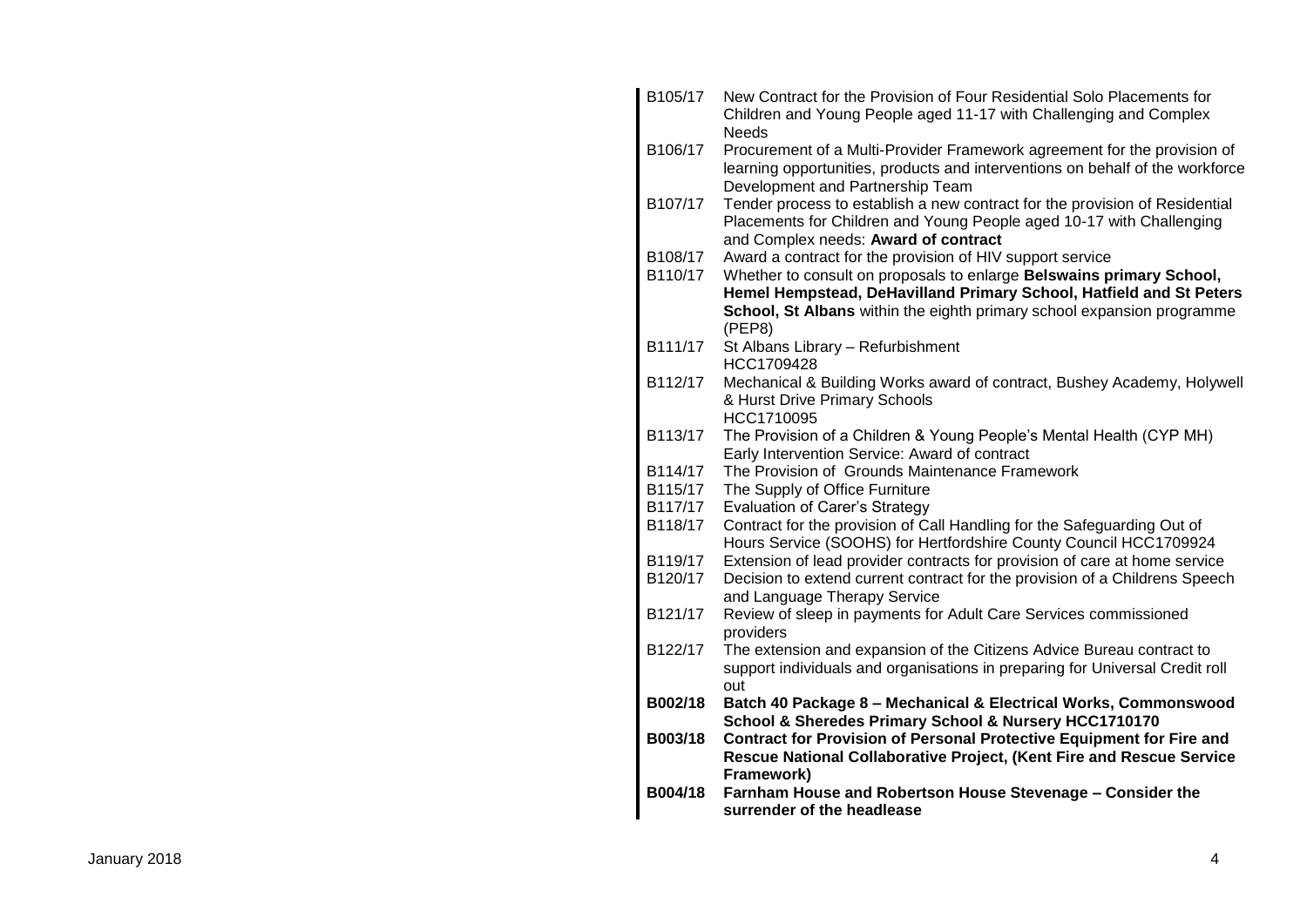| <b>B005/18</b> | Whether to go to public consultation on the future Childrens<br><b>Equipment offer</b>                                                                                    |
|----------------|---------------------------------------------------------------------------------------------------------------------------------------------------------------------------|
| B006/18        | Heating and Ventilation works at Able Smith House, Stevenage<br><b>Award of contract</b>                                                                                  |
| B007/18        | Procurement and award of contract to extend superfast fibre<br>broadband to the last the of rural business areas in Hertfordshire in<br>line with DEFRA funding provision |
| B008/18        | Provision of an all-age drug and alcohol treatment service - award of<br>contract                                                                                         |
| B009/18        | Provision of an abstinence focussed drug and alcohol recovery<br>programme - Award of contract                                                                            |
| B010/18        | Provision of adult weight management services - Award of contract                                                                                                         |
| B011/18        | Tender process for Homecare provision for Children and Young<br>People - Domiciliary, Personal and Community Enabling Care.                                               |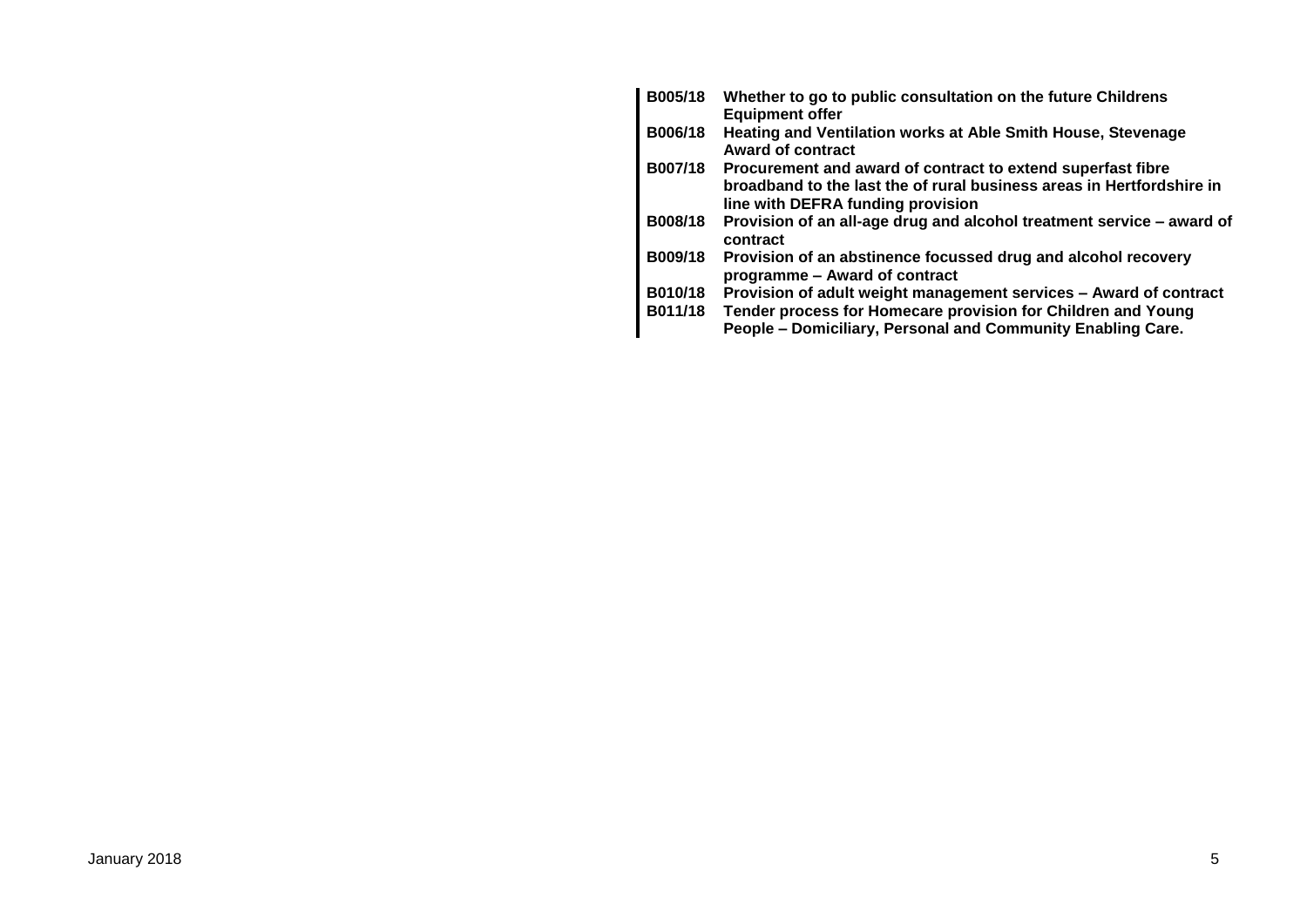| Ref. No. | <b>Matter for Decision</b>                                                                                                                                                       | <b>Date</b><br>decision to<br>be made | <b>Cabinet Panels to be</b><br>consulted                       | <b>Officer contact for</b><br>this matter | Documents to be<br>considered****                          | <b>Exempt from the</b><br><b>Council's Call-In</b><br><b>Procedures</b><br>Yes / No |
|----------|----------------------------------------------------------------------------------------------------------------------------------------------------------------------------------|---------------------------------------|----------------------------------------------------------------|-------------------------------------------|------------------------------------------------------------|-------------------------------------------------------------------------------------|
| A084/17  | Authorisation to enter into the<br>Development Agreement and<br>occupational lease to enable<br>the construction and<br>occupation of a new secondary<br>school at Harpenden     | 22/01/2018                            | Resources, Property<br>and the Economy<br><b>Cabinet Panel</b> | Mike Evans<br>01992 555634                | Report of the Director of<br>Resources                     | No                                                                                  |
| A085/17  | Authorisation to enter into the<br>Development Agreement and<br>occupational lease to enable<br>the construction and<br>occupation of a new secondary<br>school at Croxley Green | 22/01/2018                            | Resources, Property<br>and the Economy<br><b>Cabinet Panel</b> | <b>Mike Evans</b><br>01992 555634         | Report of the Director of<br><b>Resources</b>              | <b>No</b>                                                                           |
| A060/17  | Approval of the Hertfordshire<br>Skills Strategy to 2020                                                                                                                         | 22/01/2018                            | Resources, Property &<br>the Economy Cabinet<br>Panel          | <b>Kate Brierley</b><br>01992 588321      | Report of the Director of<br>Resources                     | <b>No</b>                                                                           |
| A061/17  | Draft Integrated Plan<br>2018/2019 - 2021/2022                                                                                                                                   | 22/01/2018                            |                                                                | Lindsay McLeod<br>01992 556431            | Report of the Director of<br><b>Resources</b>              | <b>Yes</b>                                                                          |
| A062/17  | Public Engagement &<br>Consultation on the Integrated<br>Plan Proposals 2018/19 -<br>2021/22                                                                                     | 22/01/2018                            |                                                                | Alex James<br>01992 588259                | Report of the Chief Executive<br>& Director of Environment | <b>Yes</b>                                                                          |
| A068/17  | Social Care Charging                                                                                                                                                             | 22/01/2018                            | Adult Care & Health<br><b>Cabinet Panel</b>                    | <b>Helen Maneuf</b><br>01992 556350       | Report of the Director of Adult<br>Care Services           | <b>No</b>                                                                           |

#### **PART A: DECISIONS BY CARINET** Note: New items and amendments are shown in **bold**

1

<sup>\*\*</sup> The address from which, subject to any prohibition or restriction on their disclosure, copies of, or extracts from, any document listed is available is County Hall, Pegs Lane, Hertford, SG13 8DE. Other documents relevant to these matters may be submitted to the decision maker. To request details of such documents (if any) as they become available contact Elaine Shell, Democratic Services Manager by email [\(elaine.shell@hertfordshire.gov.uk\)](mailto:elaine.shell@hertfordshire.gov.uk) or phone (01992 555565). \*\*\* No Forward Plan Ref Additional Item for Cabinet: Not a key decision

<sup>&</sup>lt;sup>††</sup> Documents to be considered by the Cabinet are published in the Council's website at<https://cmis.hertsdirect.org/hertfordshire/Calendarofcouncilmeetings.aspx>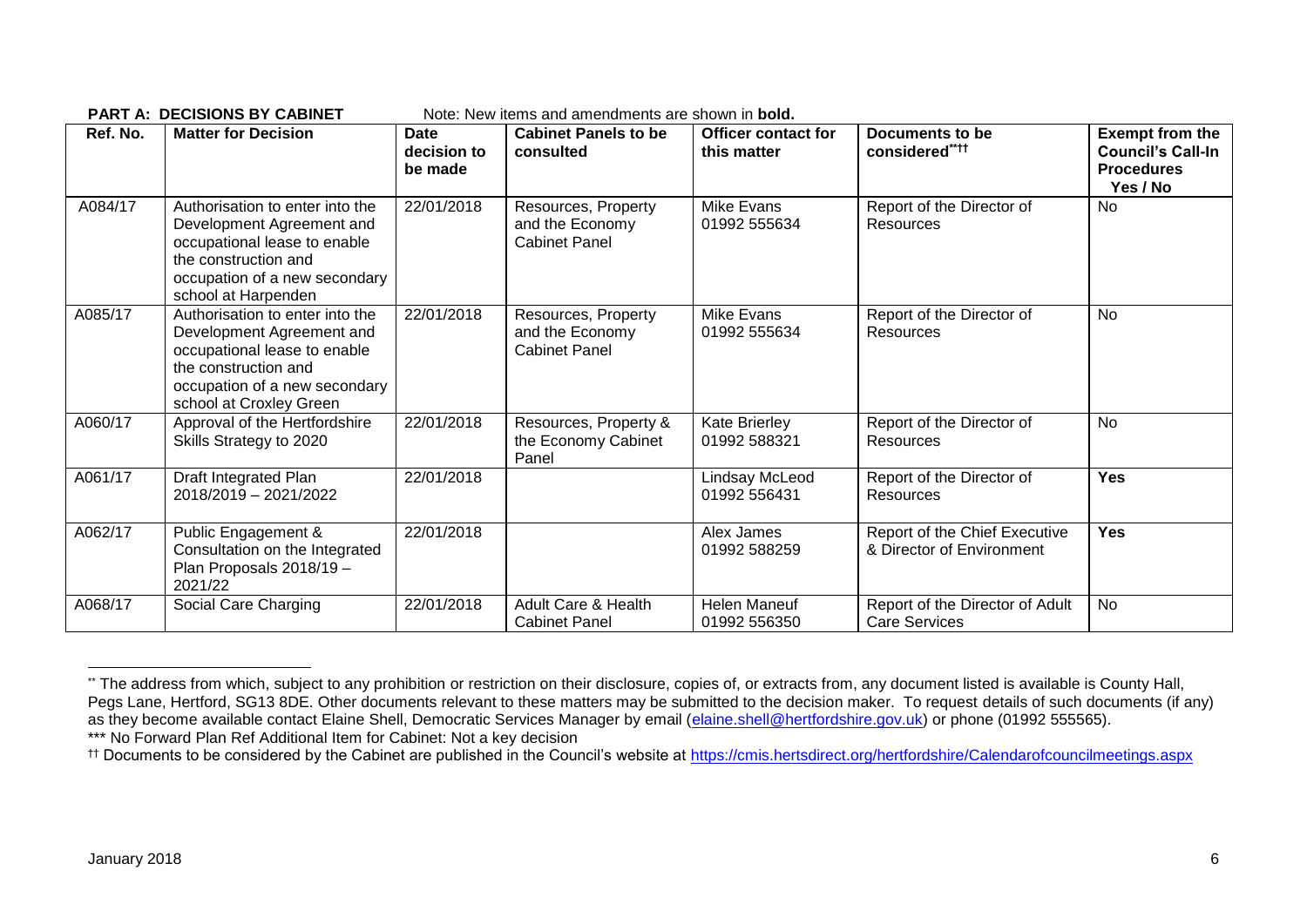| A056/17 | To consider the future of<br><b>Hertfordshire Music Service</b>                                                                                                                                | 19/02/2018                                               | <b>Education Libraries &amp;</b><br><b>Localism Cabinet Panel</b> | Simon Newland<br>01992 555719<br>James Dickenson<br>01438 843079 | Report of the Director of<br><b>Children's Services</b>    | <b>No</b> |
|---------|------------------------------------------------------------------------------------------------------------------------------------------------------------------------------------------------|----------------------------------------------------------|-------------------------------------------------------------------|------------------------------------------------------------------|------------------------------------------------------------|-----------|
| A091/17 | Determination of Hertfordshire<br><b>County Council Admission</b><br>Arrangements for 2019/20                                                                                                  | 19/02/2018                                               | <b>Education Libraries &amp;</b><br><b>Localism Cabinet Panel</b> | Jayne Abery<br>01992 588785                                      | Report of the Director of<br><b>Childrens Services</b>     | <b>No</b> |
| A064/17 | Public Engagement and<br>Consultation on the Integrated<br>Plan Proposals 2018/19 -<br>2021/22                                                                                                 | Cabinet<br>19/02/2018<br>County<br>Council<br>20/02/2018 | All Cabinet Panels<br>Overview & Scrutiny<br>Committee            | Alex James<br>01992 588259                                       | Report of the Chief Executive<br>& Director of Environment | Yes       |
| A065/17 | Integrated Plan 2018/2019 -<br>2021/22                                                                                                                                                         | Cabinet<br>19/02/2018<br>County<br>Council<br>20/02/2018 | All Cabinet Panels<br>Overview & Scrutiny<br>Committee            | Lindsay McLeod<br>01992 556431                                   | Report of the Director of<br>Resources                     | Yes       |
| A067/17 | Overview & Scrutiny<br>Committee Report on the<br><b>Integrated Plan Proposals</b><br>2018/19 - 2021/22                                                                                        | Cabinet<br>19/02/2018<br>County<br>Council<br>20/02/2018 | Resources, Property &<br>the Economy Cabinet<br>Panel             | Natalie Rotherham /<br>Michelle Diprose<br>01992 550782          | Report of the Overview and<br><b>Scrutiny Committee</b>    | Yes       |
| A063/17 | <b>Service Cabinet Panels</b><br>Comments on the Integrated<br>Plan Proposals 2018/19 -<br>2021/22                                                                                             | Cabinet<br>19/02/2018<br>County<br>Council<br>20/02/2018 | Resources, Property &<br>the Economy Cabinet<br>Panel             | Deborah Jeffery<br>01992 555563                                  | Report of the Director of<br>Resources                     | Yes       |
| A069/17 | Proposal to reconfigure<br>existing services to schools to<br>support them to meet the<br>needs of primary aged children<br>with Specific Learning<br>Difficulties (SpLD) by 31<br>August 2018 | 19/02/2018                                               | <b>Education Libraries &amp;</b><br><b>Localism Cabinet Panel</b> | <b>Simon Newland</b><br>01992 555738                             | Report of the Director of<br><b>Childrens Services</b>     | <b>No</b> |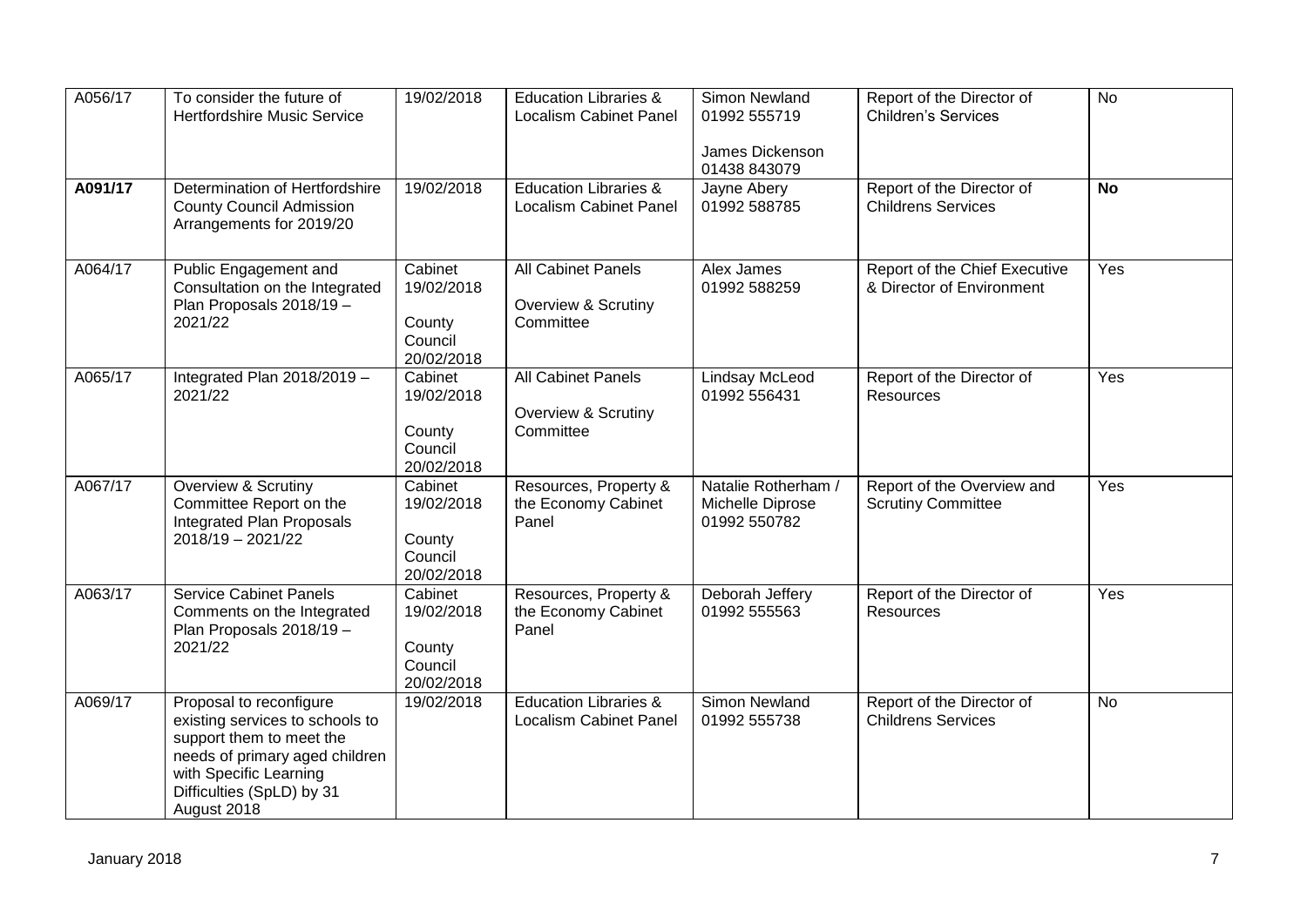| A081/17 | <b>LED Dimming Strategy (level</b><br>of street lighting to be agreed)                                                                                                                                                                                                                                      | 19/02/2018 | <b>Highways Cabinet Panel</b>                                                                                   | Mike Younghusband<br>01992 658171    | Report of the Chief Executive<br>& Director of Environment                                                                                                                                                                                                      | No        |
|---------|-------------------------------------------------------------------------------------------------------------------------------------------------------------------------------------------------------------------------------------------------------------------------------------------------------------|------------|-----------------------------------------------------------------------------------------------------------------|--------------------------------------|-----------------------------------------------------------------------------------------------------------------------------------------------------------------------------------------------------------------------------------------------------------------|-----------|
| A082/17 | <b>Hertfordshire Adoption Service</b><br>providing services for Luton<br>Borough Council                                                                                                                                                                                                                    | 19/02/2018 | <b>Children's Services</b><br><b>Cabinet Panel</b>                                                              | Sue Lowndes<br>07833 484306          | Report of the Director of<br><b>Children's Services</b>                                                                                                                                                                                                         | <b>No</b> |
| A086/17 | To consider the outcome of a<br>consultation for a new bridge<br>and link road at Essex Road<br>Hoddesdon and to seek<br>approvals to proceed with<br>statutory processes and land<br>acquisition                                                                                                           | 19/02/2018 | <b>Highways Cabinet Panel</b>                                                                                   | Dave Burt<br>01992 658177            | Report of the Chief Executive<br>& Director of Environment                                                                                                                                                                                                      | <b>No</b> |
| A087/17 | Invest to Transform proposals<br>- Implementation capacity to<br>support Four-Year Integrated<br>Plan proposals for Adult Care<br>Services                                                                                                                                                                  | 19/02/2018 | <b>Adult Care &amp; Health</b><br><b>Cabinet Panel</b><br>Resources, Property &<br>The Economy Cabinet<br>Panel | <b>Helen Maneuf</b><br>01992 556350  | Joint report of the Director of<br>Adult Care Services and the<br><b>Director of Resources</b>                                                                                                                                                                  | <b>No</b> |
| A001/18 | <b>Accident Statistics &amp;</b><br><b>Hazardous Sites (new</b><br>methodology & triggers for<br>casualty reduction schemes)                                                                                                                                                                                | 19/02/2018 | <b>Highways Cabinet</b><br>Panel                                                                                | <b>Paul Butler</b><br>01992 658319   | <b>Report of the Chief</b><br><b>Executive &amp; Director of</b><br><b>Environment</b>                                                                                                                                                                          | <b>No</b> |
| A002/18 | <b>Adult Community Health</b><br><b>Services - Integrated Care</b><br>proposals                                                                                                                                                                                                                             | 19/02/2018 | <b>Adult Care &amp; Health</b><br><b>Cabinet Panel</b>                                                          | <b>Ed Knowles</b><br>07812 324788    | <b>Report of the Director of</b><br><b>Adult Care Services</b>                                                                                                                                                                                                  | <b>No</b> |
| A003/18 | <b>Supporting Young People</b><br>In Hertfordshire: Developing<br>a New Approach                                                                                                                                                                                                                            | 19/02/2018 | <b>Children's Services</b><br><b>Cabinet Panel</b>                                                              | <b>Andy Manson</b><br>01992 555014   | <b>Report of the Director of</b><br><b>Children's Services</b>                                                                                                                                                                                                  | <b>No</b> |
| A004/18 | <b>Additional School Places</b><br>Information about the next<br>primary expansion<br>programme; approvals to<br>the next secondary<br>expansion programme (in St.<br>Albans; Stevenage and for<br>Hatfield); additional<br>accommodation schemes;<br>S106 funds; and for projects<br>in Bishops Stortford. | 19/02/2018 | <b>Education Libraries &amp;</b><br><b>Localism Cabinet</b><br>Panel                                            | <b>Pauline Davis</b><br>01992 555865 | <b>Report of the Director of</b><br><b>Children's Services</b><br>Part I and Part II - The Part II<br>report will contain<br>information relating to the<br>financial or business affairs<br>of any particular person<br>including the County<br><b>Council</b> | <b>No</b> |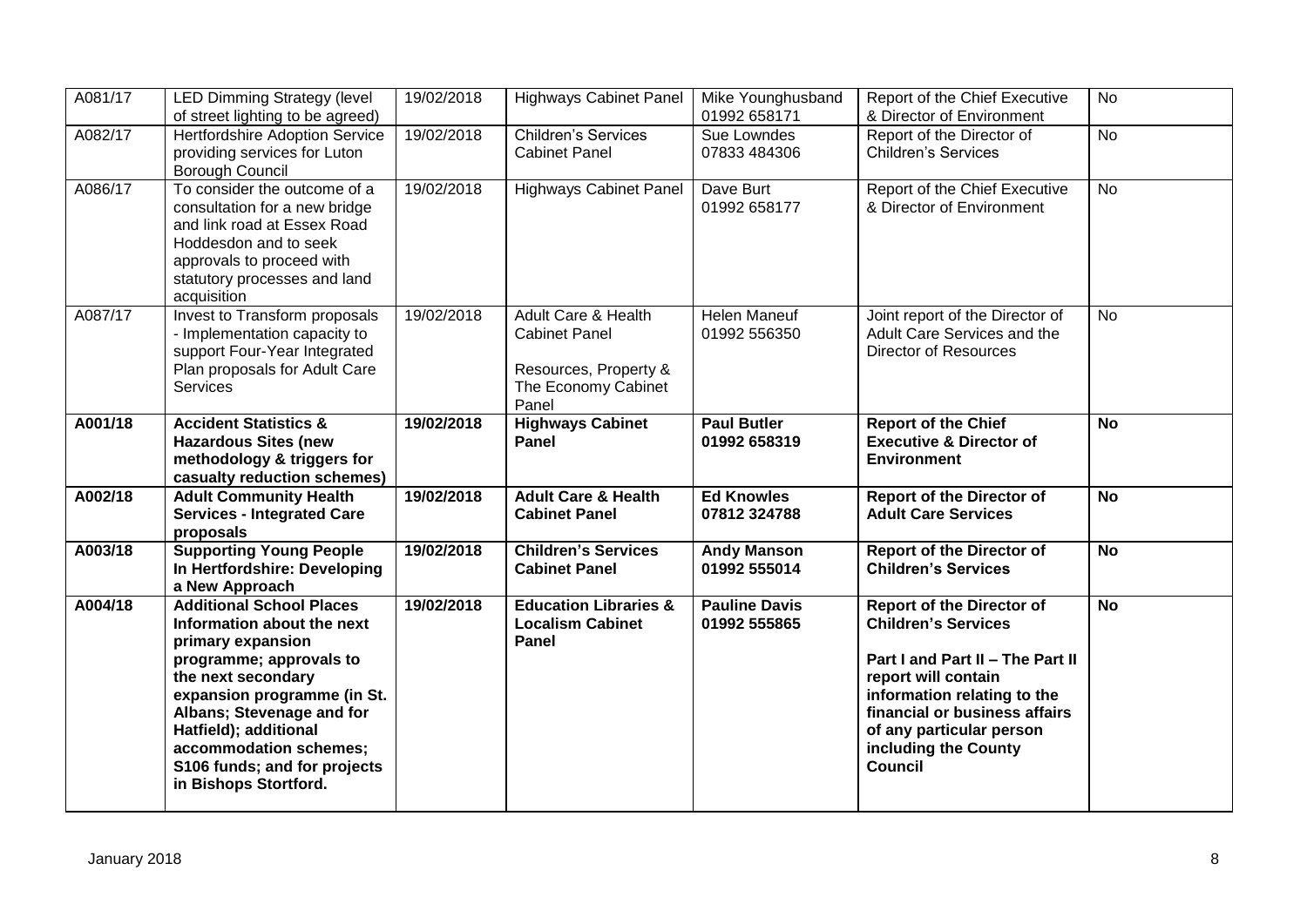| A005/18 | <b>Representations as</b><br>landowner to the call for<br>sites consultation issued by<br>the City and District of St<br><b>Albans</b> | 19/02/2018 | <b>Resources, Property &amp;</b><br>the Economy Cabinet<br>Panel | <b>Andrea Gilmour</b><br>01992 556477 | <b>Report of the Director of</b><br><b>Resources</b>                                   | No        |
|---------|----------------------------------------------------------------------------------------------------------------------------------------|------------|------------------------------------------------------------------|---------------------------------------|----------------------------------------------------------------------------------------|-----------|
| A019/17 | Draft Approval 15 Year Plan<br>for vision for social care in the<br>County                                                             | 19/03/2018 | Adult Care & Health<br><b>Cabinet Panel</b>                      | Helen Maneuf<br>01992 556350          | Report of the Director of Adult<br><b>Care Services</b>                                | <b>No</b> |
| A089/17 | <b>Highways Integrated Works</b><br>Programme & Procurement<br>Routes 2018/2019                                                        | 19/03/2018 | <b>Highways Cabinet Panel</b>                                    | <b>Graham Barrow</b><br>01992 658196  | Report of the Chief Executive<br>& Director of Environment                             | <b>No</b> |
| A090/17 | To consider whether to<br>approve proposed changes to<br>the current Highways Resilient<br>Network.                                    | 19/03/2018 | <b>Highways Cabinet Panel</b>                                    | <b>Graham Barrow</b><br>01992 658196  | Report of the Chief Executive<br>& Director of Environment                             | <b>No</b> |
| A006/18 | <b>HCC Membership of</b><br>emerging Sub-National<br><b>Transport Bodies</b>                                                           | 19/03/2018 | <b>Environment, Planning</b><br>& Transport Panel                | Jan Hayes-Griffin,<br>01992 555203    | <b>Report of the Chief</b><br><b>Executive &amp; Director of</b><br><b>Environment</b> | <b>No</b> |

## **Membership of Cabinet:**

| <b>Derrick Ashley</b>  | <b>Environment, Planning &amp; Transport</b>   | <b>Richard Roberts</b>    | <b>Public Health, Prevention &amp; Performance</b> |
|------------------------|------------------------------------------------|---------------------------|----------------------------------------------------|
| <b>Terry Douris</b>    | <b>Education, Libraries &amp; Localism</b>     | <b>Ralph Sangster</b>     | <b>Highways</b>                                    |
| <b>David Williams</b>  | <b>Leader of the Council</b>                   | <b>David Williams</b>     | <b>Resources, Property &amp; the Economy</b>       |
| <b>Teresa Heritage</b> | <b>Children's Services</b>                     | <b>Colette Wyatt-Lowe</b> | <b>Adult Care &amp; Health</b>                     |
| <b>Terry Hone</b>      | <b>Community Safety &amp; Waste Management</b> |                           |                                                    |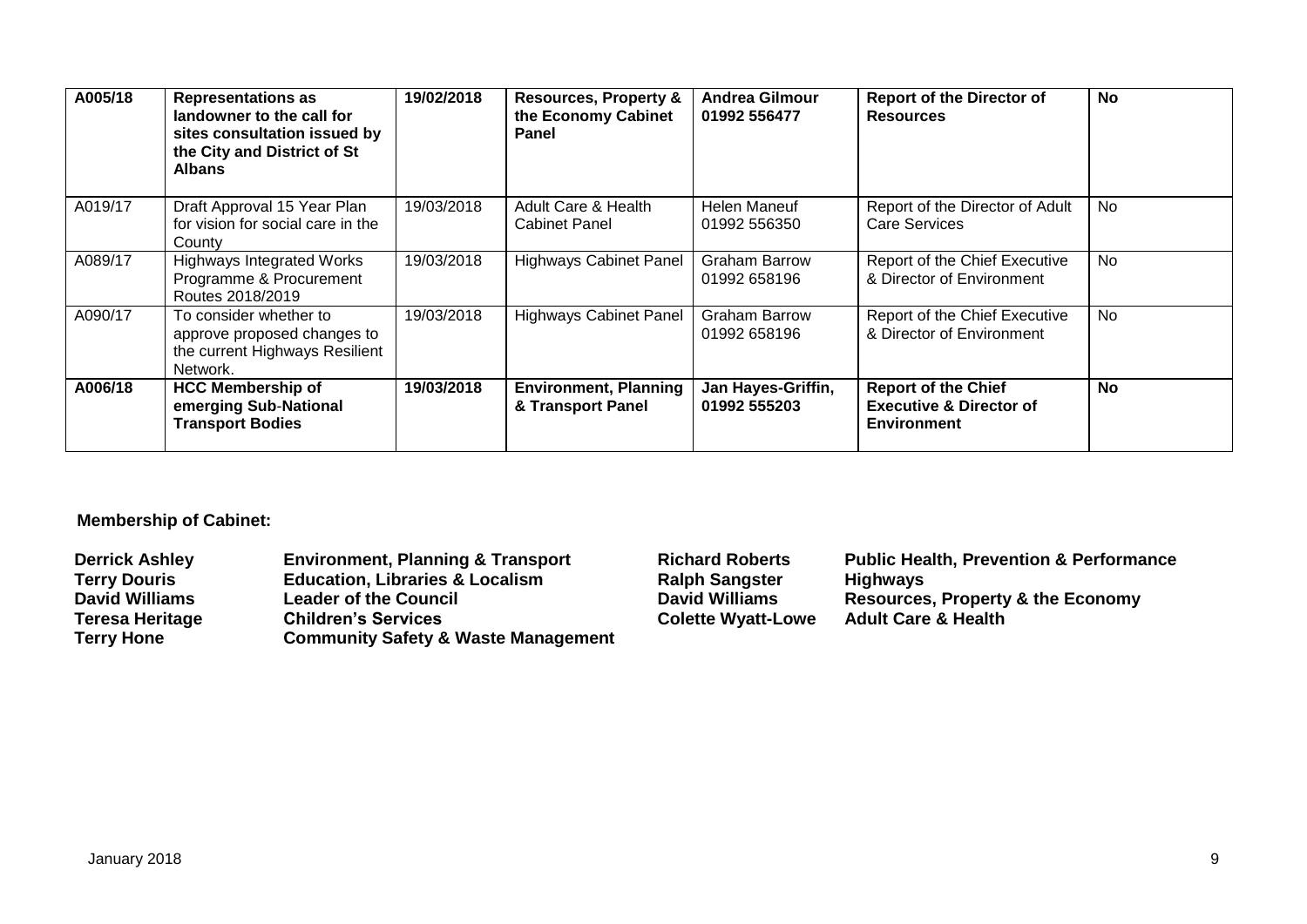**PART B: DECISIONS BY CHIEF OFFICERS Note: New items and amendments are shown in bold.** 

|         | <b>Issue for Decision</b>                                                                                                         | Name and Title of<br><b>Decision Maker</b>                                                              | Date, or<br>period<br>within<br>which,<br>decision to<br>be made | <b>Cabinet Panels to be</b><br>consulted | <b>Officer contact for</b><br>this matter | Documents to be<br>considered##             | <b>Exempt from the</b><br><b>Council's Call-In</b><br><b>Procedures</b><br>Yes / No |
|---------|-----------------------------------------------------------------------------------------------------------------------------------|---------------------------------------------------------------------------------------------------------|------------------------------------------------------------------|------------------------------------------|-------------------------------------------|---------------------------------------------|-------------------------------------------------------------------------------------|
| B058/16 | Secondary School<br>Expansion at The<br>Hemel School,<br>Hemel Hempstead<br><b>Award of Contract</b><br>(HCC1609120)              | <b>Trevor Mose</b><br><b>Assistant Director</b><br>Property                                             | January<br>2018 (was<br>December<br>2017                         |                                          | Jackie Aldridge<br>01992 588138           | See Note 2 below                            | <b>No</b>                                                                           |
| B059/16 | Re-Provision of<br>Drama and 6th<br>Form<br>Accommodation at<br><b>Barclay School</b><br><b>Award of Contract</b><br>(HCC1609121) | <b>Trevor Mose</b><br><b>Assistant Director</b><br>Property                                             | February<br>2018 (was<br>January<br>2018)                        |                                          | Jackie Aldridge<br>01992 588138           | See Note 2 below                            | <b>No</b>                                                                           |
| B001/18 | <b>Traffic Regulation</b><br><b>Orders - various</b><br>(see attached<br><b>Schedule</b><br>Appendix 1)                           | John Wood<br><b>Chief Executive &amp;</b><br>Director of<br><b>Environment</b>                          | During the<br>period of<br>this Forward<br>Plan                  |                                          | <b>Rob Smith</b><br>01992 556118          | <b>Reports from Lead</b><br><b>Officers</b> | <b>No</b>                                                                           |
| B010/17 | <b>Business Water</b><br>Contract: Award of<br>Contract<br>(HCC1709401)                                                           | <b>Trevor Mose</b><br><b>Assistant Director</b><br>Property                                             | February<br>2018 (was<br>November<br>$2017$ )                    |                                          | <b>Fiona Clark</b><br>01992 556008        | See Note 2 below                            | <b>No</b>                                                                           |
| B011/17 | Four new Fire<br>Appliances for Fires<br>& Rescue Services:<br><b>Award of Contract</b>                                           | <b>Steve Tant</b><br>Fire & Rescue<br>Service Assistant<br><b>Chief Fire Officer</b><br>Service Support | January<br>2018 (was<br><b>December</b><br>2017)                 |                                          | <b>Mark Barber</b><br>01992 507580        | See Note 2 below                            | <b>No</b>                                                                           |

1

<sup>&</sup>lt;sup>##</sup> The address from which, subject to any prohibition or restriction on their disclosure, copies of, or extracts from, any document listed is available is County Hall, Pegs Lane, Hertford, SG13 8DE. Other documents relevant to these matters may be submitted to the decision maker. To request details of such documents (if any) as they become available contact Elaine Shell, Democratic Services Manager by email [\(elaine.shell@hertfordshire.gov.uk\)](mailto:elaine.shell@hertfordshire.gov.uk) or phone (01992 55565).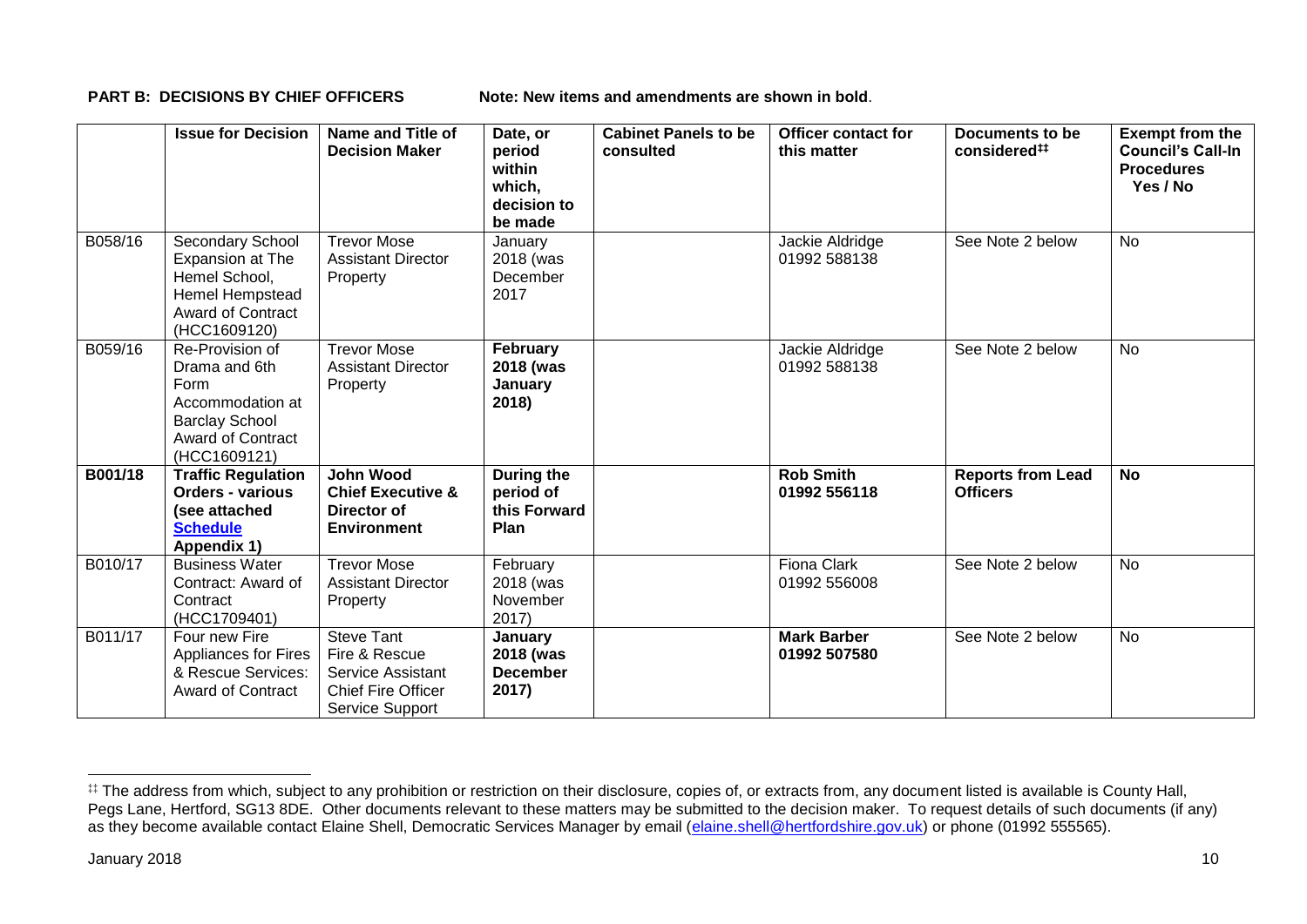| B029/17 | Contract for the<br>Provision of Re-use<br>retail Services at<br>Hertfordshire<br>Household Waste<br><b>Recycling Centres</b>                                                                                                       | Simon Aries<br><b>Assistant Director</b><br>Transport, Waste &<br>Environmental<br>Management | January<br>2018 (was<br><b>December</b><br>2017) | Matthew King<br>01992 556207   | See Note 2 below        | No |
|---------|-------------------------------------------------------------------------------------------------------------------------------------------------------------------------------------------------------------------------------------|-----------------------------------------------------------------------------------------------|--------------------------------------------------|--------------------------------|-------------------------|----|
| B033/17 | Award Tender for<br><b>Residential Home</b><br>for Children and<br>Young People<br>(C&YP) aged 13-18<br>with Autism,<br><b>Learning Difficulties</b><br>and/or Behaviour<br>that Challenges at<br>Wynchlands<br>Crescent, St Albans | Jenny Coles<br>Director of Children's<br><b>Services</b>                                      | January<br>2018 (was<br>October<br>2017)         | Martha Moroney<br>01992 588967 | See Note 2 below        | No |
| B035/17 | Dynamic<br>Purchasing<br>Systems for the<br>Supply of Copier<br>Paper (in<br>collaboration with<br><b>Hampshire County</b><br>Council)                                                                                              | Glenn Facey<br>Head of Herts Full<br>Stop                                                     | January<br>2018 (was<br><b>December</b><br>2017) | James Conway<br>01707 292376   | See Note 2 & 3<br>below | No |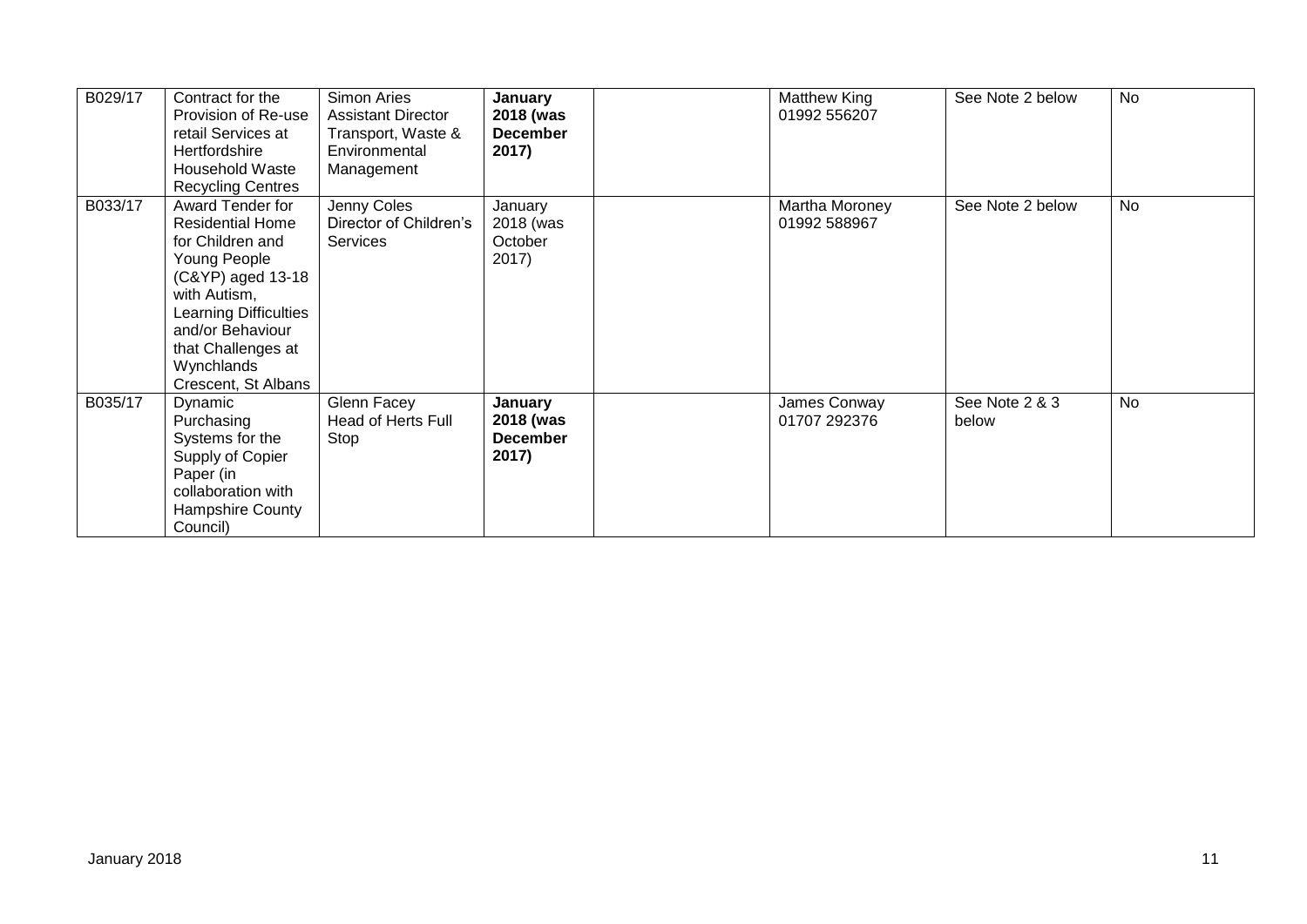| B048/17 | The supply of plain<br>adhesive labels,<br>sticky notes, hook<br>and loop and<br>motivational items<br>(In collaboration<br>with Hampshire<br>County Council) | Glenn Facey<br>Head of Herts Full<br>Stop                   | January<br>2018 (was<br>December<br>2017         | Louise Bagley<br>01707 292431     | See note 2 & 3 below | <b>No</b> |
|---------|---------------------------------------------------------------------------------------------------------------------------------------------------------------|-------------------------------------------------------------|--------------------------------------------------|-----------------------------------|----------------------|-----------|
| B056/17 | Change in age<br>range of people to<br>receive free<br>emergency<br>hormonal<br>contraception                                                                 | Jim McManus<br>Director of Public<br>Health                 | February<br>2018 (was<br>September<br>2017)      | <b>Brian Gale</b><br>01438 843537 |                      | No        |
| B058/17 | Change in the<br>location of<br>premises for the<br>delivery of sexual<br>health services                                                                     | Jim McManus<br>Director of Public<br>Health                 | January<br>2018 (was<br>October<br>2017)         | <b>Brian Gale</b><br>01438 843537 |                      | No        |
| B059/17 | Disposal of 24a &<br>24b New Road,<br>Ware                                                                                                                    | <b>Trevor Mose</b><br><b>Assistant Director</b><br>Property | January<br>2018 (was<br><b>December</b><br>2017) | Robert Ambler<br>01992 588836     |                      | <b>No</b> |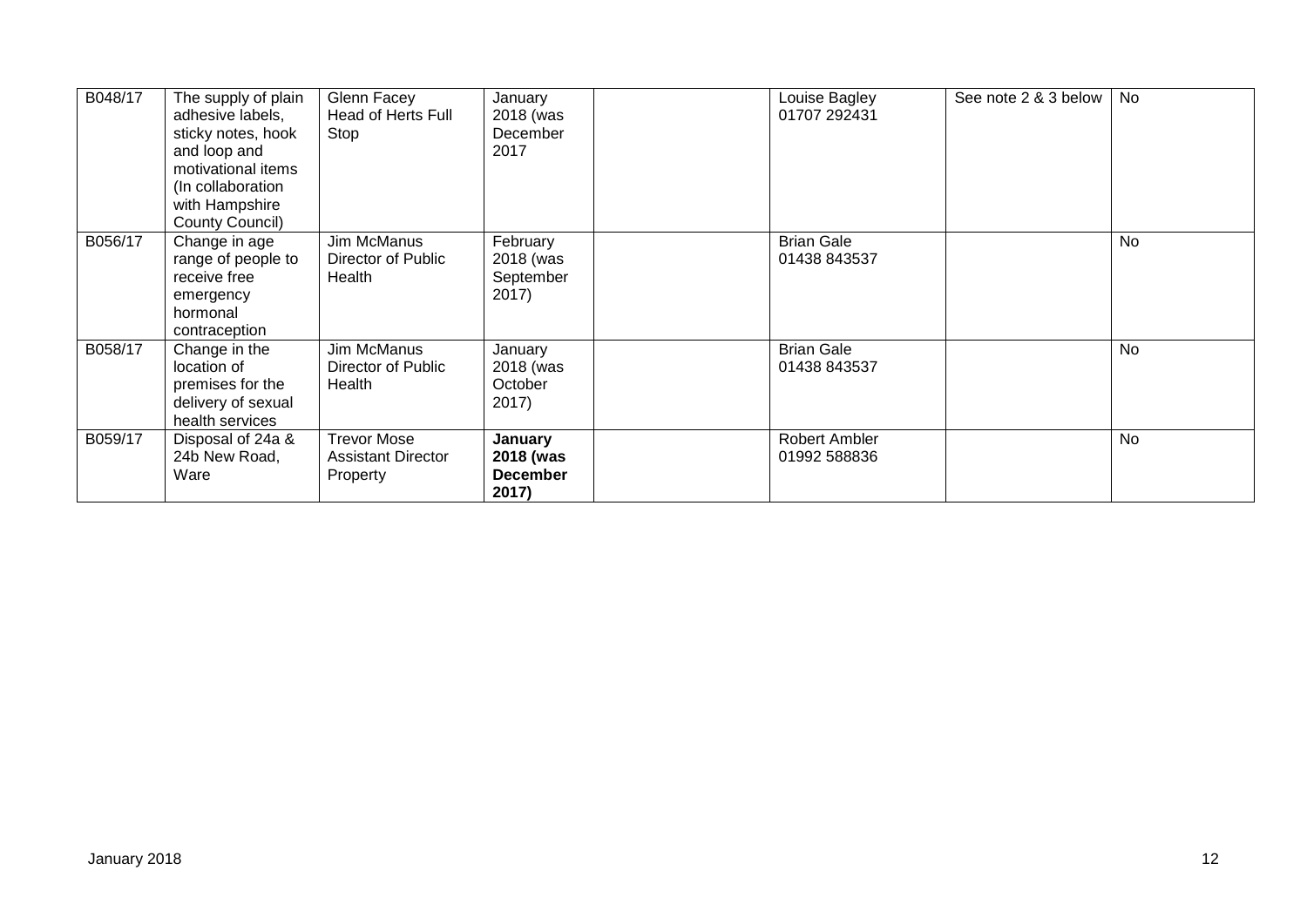| B060/17 | To re commission                              | Jenny Coles                 |                 | Lynn Knowles    | See Note 2 & 3   | $\overline{N}$ |
|---------|-----------------------------------------------|-----------------------------|-----------------|-----------------|------------------|----------------|
|         |                                               |                             | <b>January</b>  |                 |                  |                |
|         | the Regional                                  | Director of Children's      | 2018 (was       | 07740 918847    | below            |                |
|         | Partnership                                   | Services                    | <b>December</b> |                 |                  |                |
|         | Contract for the                              |                             | 2017)           |                 |                  |                |
|         | Provision of                                  |                             |                 |                 |                  |                |
|         | Residential and                               |                             |                 |                 |                  |                |
|         | Educational                                   |                             |                 |                 |                  |                |
|         | Services for                                  |                             |                 |                 |                  |                |
|         | Children and Young                            |                             |                 |                 |                  |                |
|         | People with                                   |                             |                 |                 |                  |                |
|         | Complex Needs via                             |                             |                 |                 |                  |                |
|         | competitive tender                            |                             |                 |                 |                  |                |
|         |                                               |                             |                 |                 |                  |                |
|         |                                               |                             |                 |                 |                  |                |
|         | Regional Partners-<br><b>Bracknell Forest</b> |                             |                 |                 |                  |                |
|         |                                               |                             |                 |                 |                  |                |
|         | Borough Council,                              |                             |                 |                 |                  |                |
|         | Buckinghamshire                               |                             |                 |                 |                  |                |
|         | County Council,                               |                             |                 |                 |                  |                |
|         | Milton Keynes                                 |                             |                 |                 |                  |                |
|         | Council,                                      |                             |                 |                 |                  |                |
|         | <b>Oxfordshire County</b>                     |                             |                 |                 |                  |                |
|         | Council, Reading                              |                             |                 |                 |                  |                |
|         | <b>Borough Council</b>                        |                             |                 |                 |                  |                |
|         | Slough Borough                                |                             |                 |                 |                  |                |
|         | Council                                       |                             |                 |                 |                  |                |
| B066/17 | Batch 41 - Priors                             | <b>Trevor Mose</b>          | February        | Jackie Aldridge | See Note 2 below | <b>No</b>      |
|         | Wood Ware,                                    | <b>Assistant Director -</b> | 2018 (was       | 01992 588138    |                  |                |
|         | Andrews Lane,                                 | Property                    | January         |                 |                  |                |
|         | Cheshunt, Collett                             |                             | 2018)           |                 |                  |                |
|         | School Hemel, Oak                             |                             |                 |                 |                  |                |
|         | View Primary &                                |                             |                 |                 |                  |                |
|         |                                               |                             |                 |                 |                  |                |
|         | Nursery Hatfield &                            |                             |                 |                 |                  |                |
|         | Mickelm Window                                |                             |                 |                 |                  |                |
|         | <b>Works</b>                                  |                             |                 |                 |                  |                |
|         | Award of Contract                             |                             |                 |                 |                  |                |
|         | HCC1709883                                    |                             |                 |                 |                  |                |
|         |                                               |                             |                 |                 |                  |                |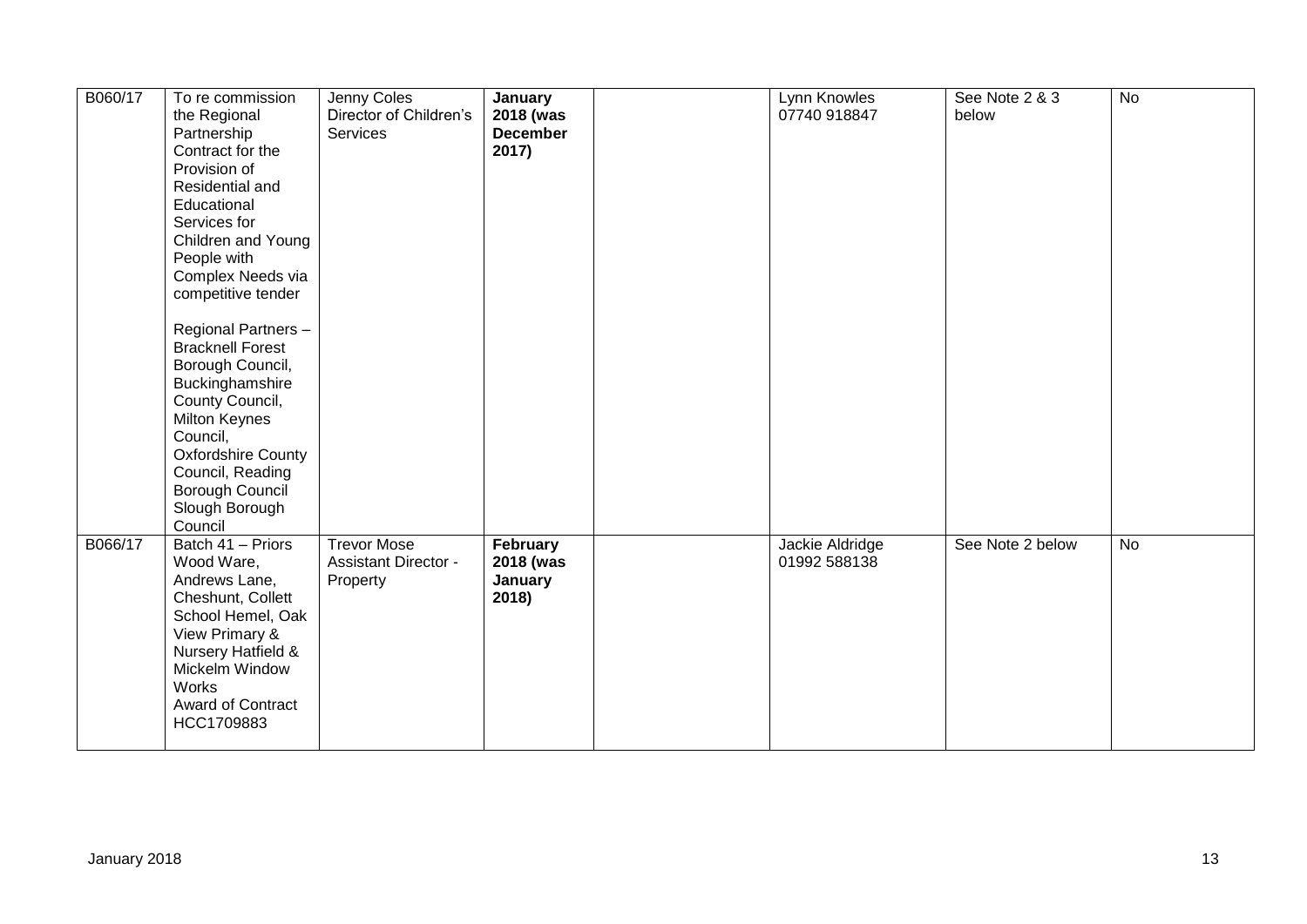| B070/17 | Dynamic<br><b>Purchasing System</b><br>for the supply of bin<br>bags (In<br>collaboration with<br><b>Hampshire County</b><br>Council) | Glenn Facey,<br><b>Head of Herts</b><br>FullStop                             | January<br>2018 (was<br><b>December</b><br>2017) | Victoria Harley<br>01707 292467       | See Note 2 & 3<br>below | $\overline{N}$ |
|---------|---------------------------------------------------------------------------------------------------------------------------------------|------------------------------------------------------------------------------|--------------------------------------------------|---------------------------------------|-------------------------|----------------|
| B071/17 | Undertake a<br>competitive<br>Reprocurement for<br>the provision of an<br>all-age drug and<br>alcohol treatment<br>service            | Jim McManus,<br>Director of Public<br>Health                                 | January<br>2018 (was<br><b>December</b><br>2017) | <b>Brian Gale</b><br>01438 843537     | See Note 2 below        | No             |
| B072/17 | Hertfordshire<br>Sunflower<br>Domestic Abuse<br>Hub & Champions<br>Pathway - Award of<br>contract                                     | Jenny Coles<br>Director of Children's<br>Services                            | January<br>2018 (was<br><b>December</b><br>2017) | <b>Helen Gledhill</b><br>07812 322978 |                         |                |
| B073/17 | Demolition &<br>rebuild of The<br>Hemel School-<br>Sports Hall<br>HCC1709908                                                          | <b>Trevor Mose</b><br><b>Assistant Director</b><br>Property                  | February<br>2018 (was<br>January<br>2018)        | Jackie Aldridge<br>01992 588138       | See Note 2 below        | <b>No</b>      |
| B074/17 | Tender of 19-21<br>Wilbury Road - for<br>Residential<br>Learning Disability<br>Service                                                | Frances Heathcote<br><b>Assistant Director</b><br><b>Adult Care Services</b> | January<br>2018                                  | Gemma Brace<br>01438 845060           | See Note 2 below        | <b>No</b>      |
| B078/17 | PEP7 - Expansion<br>at Millfield First and<br>Nursery School,<br>Buntingford<br>HCC1709929                                            | <b>Trevor Mose</b><br><b>Assistant Director</b><br>Property                  | January<br>2018 (was<br>December<br>2017)        | Jackie Aldridge<br>01992 588138       | See note 2 below        | <b>No</b>      |
| B080/17 | PEP7 - Expansion<br>at St Catherine's<br>VC Church of<br><b>England Primary</b><br>School, Hoddesdon<br>HCC1709930                    | <b>Trevor Mose</b><br><b>Assistant Director</b><br>Property                  | February<br>2018 (was<br>January<br>2018)        | Jackie Aldridge<br>01992 588138       | See note 2 below        | <b>No</b>      |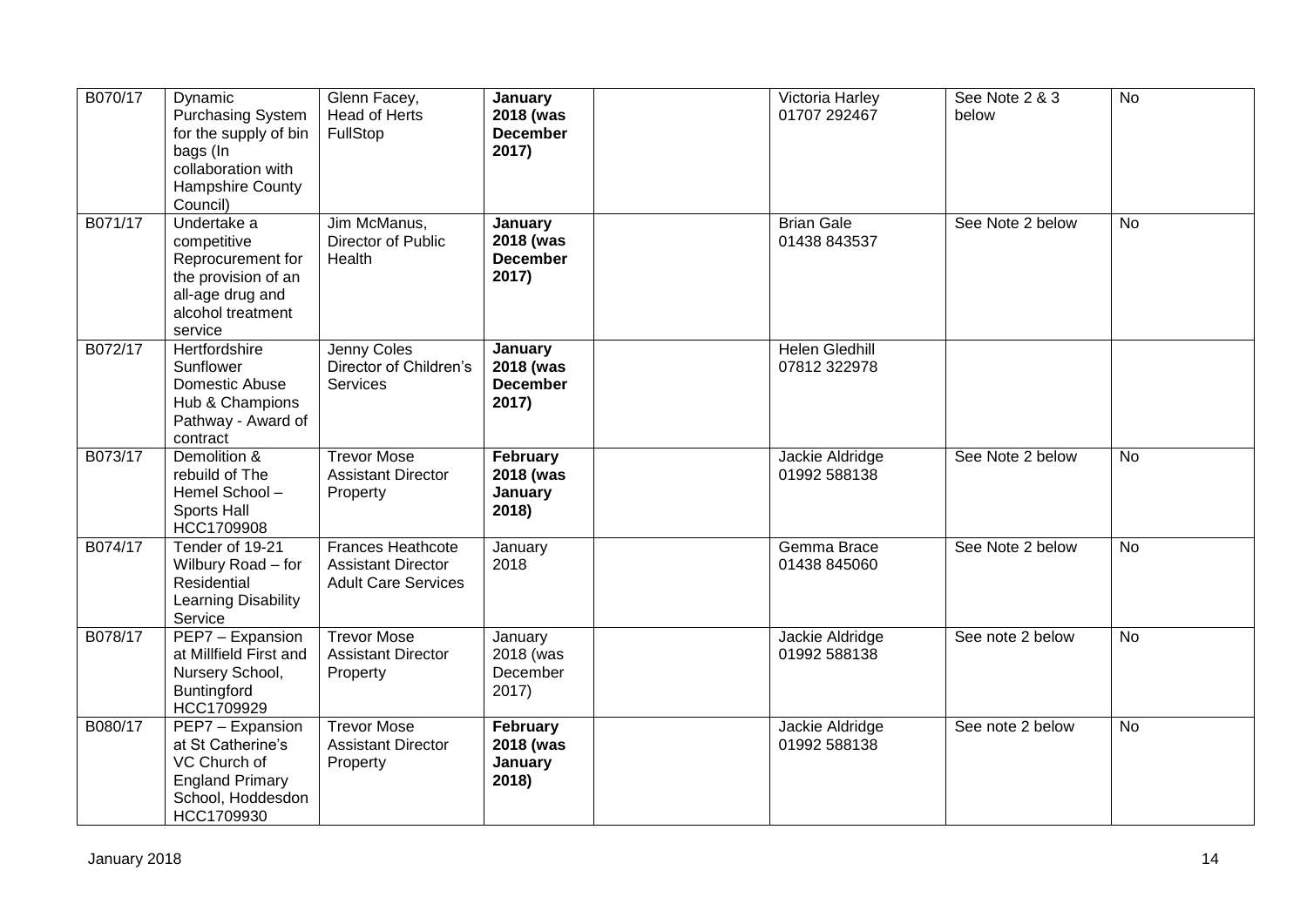| B081/17 | Provision and<br>Support of a waste<br>management data<br>system                                                                                                                        | Simon Aries<br><b>Assistant Director</b><br>Transport waste &<br>environmental<br>Management | January<br>2018                                | <b>Matthew King</b><br>01992 556207  | See note 2 below     | No        |
|---------|-----------------------------------------------------------------------------------------------------------------------------------------------------------------------------------------|----------------------------------------------------------------------------------------------|------------------------------------------------|--------------------------------------|----------------------|-----------|
| B082/17 | Joint evaluation<br>process of bids for<br><b>Adult Care Services</b><br>and Childrens<br>Services Advocacy<br>services: Award of<br><b>Contract</b>                                    | <b>Frances Heathcote</b><br>Assistant Director,<br>Commissioning                             | February<br>2018 (was<br>January<br>2018)      | Shanie Hutton<br>01442 454472        | See note 2 below     | No        |
| B083/17 | Dynamic<br>Purchasing System<br>for the supply of<br>Independent Living<br>Products (in<br>collaboration with<br>Hampshire County<br>Council and<br>Southend-on-Sea<br>Borough Council) | Glenn Facey<br><b>Head of Herts Full</b><br>Stop                                             | <b>April 2018</b><br>(was<br>February<br>2018) | <b>Chris Mulhall</b><br>01707 281571 | See note 2 & 3 below | <b>No</b> |
| B084/17 | Award of contract<br>for the Public<br><b>Health Nursing</b><br>element of the<br><b>Family Centre</b><br>Service                                                                       | Jim McManus,<br>Director of Public<br>Health                                                 | February<br>2018                               | <b>Brian Gale</b><br>01438 843537    | See note 2 below     | <b>No</b> |
| B085/17 | Award of contract<br>for the Family<br>Support element of<br>the Family Centre<br>Service                                                                                               | Jenny Coles<br>Director of Children's<br><b>Services</b>                                     | February<br>2018                               | <b>Brian Gale</b><br>01438 843537    | See note 2 below     | <b>No</b> |
| B089/17 | Batch $40 -$<br>Package 1 - Boiler<br>Works - Parkgate<br>School, Watford<br>Award of contract<br>HCC1710052                                                                            | <b>Trevor Mose</b><br><b>Assistant Director</b><br>Property                                  | February<br>2018 (was<br>January<br>2018)      | Jackie Aldridge<br>01992 588138      | See Note 2 below     |           |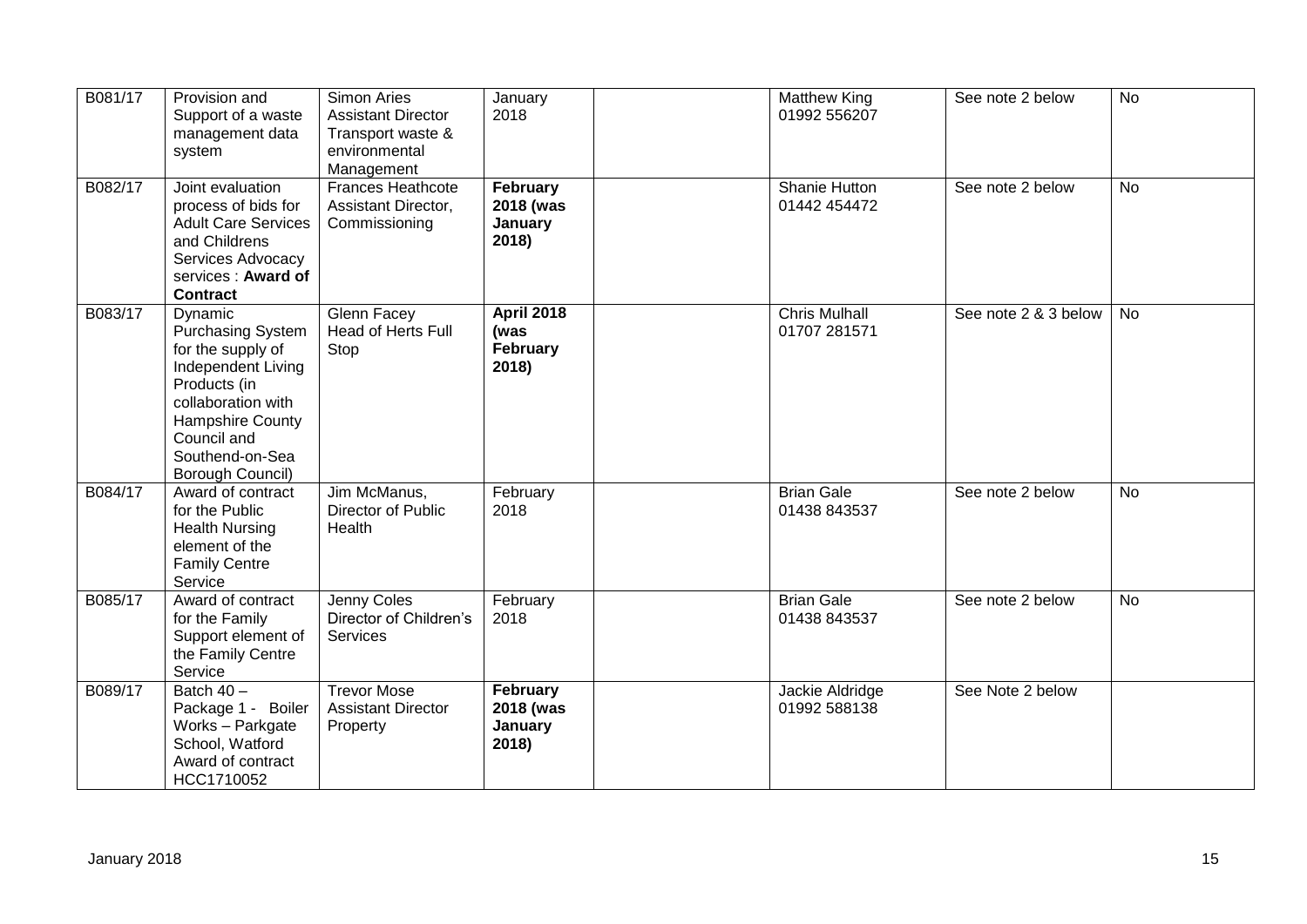| B090/17 | Batch $40 -$<br>Package 3 - Boiler<br>Works - St<br>Andrews C of E<br>(VC) Primary<br>School, Stanstead<br>Abbotts, Priors<br><b>Wood Primary</b><br>School, Ware &<br><b>Studlands Rise</b><br>School, Royston<br><b>Award of Contract</b><br>HCC1710053 | <b>Trevor Mose</b><br><b>Assistant Director</b><br>Property | February<br>2018 (was<br>January<br>2018) | Jackie Aldridge<br>01992 588138 | See Note 2 below |  |
|---------|-----------------------------------------------------------------------------------------------------------------------------------------------------------------------------------------------------------------------------------------------------------|-------------------------------------------------------------|-------------------------------------------|---------------------------------|------------------|--|
| B091/17 | Batch 40 -<br>Package 5 - Boiler<br>Works $-$<br>Cassiobury Infant &<br>Nursery School,<br>Watford & Margaret<br><b>Wix Primary</b><br>School, St Albans<br>Award of contract<br>HCC1710054                                                               | <b>Trevor Mose</b><br><b>Assistant Director</b><br>Property | February<br>2018 (was<br>January<br>2018) | Jackie Aldridge<br>01992 588138 | See Note 2 below |  |
| B092/17 | Batch 40 - Package<br>7 - Boiler Works -<br>Redbourn Infant &<br>Nursery School &<br>St Lukes School,<br>Redbourn<br>Award of contract<br>HCC1710056                                                                                                      | <b>Trevor Mose</b><br><b>Assistant Director</b><br>Property | February<br>2018 (was<br>January<br>2018) | Jackie Aldridge<br>01992 588138 | See Note 2 below |  |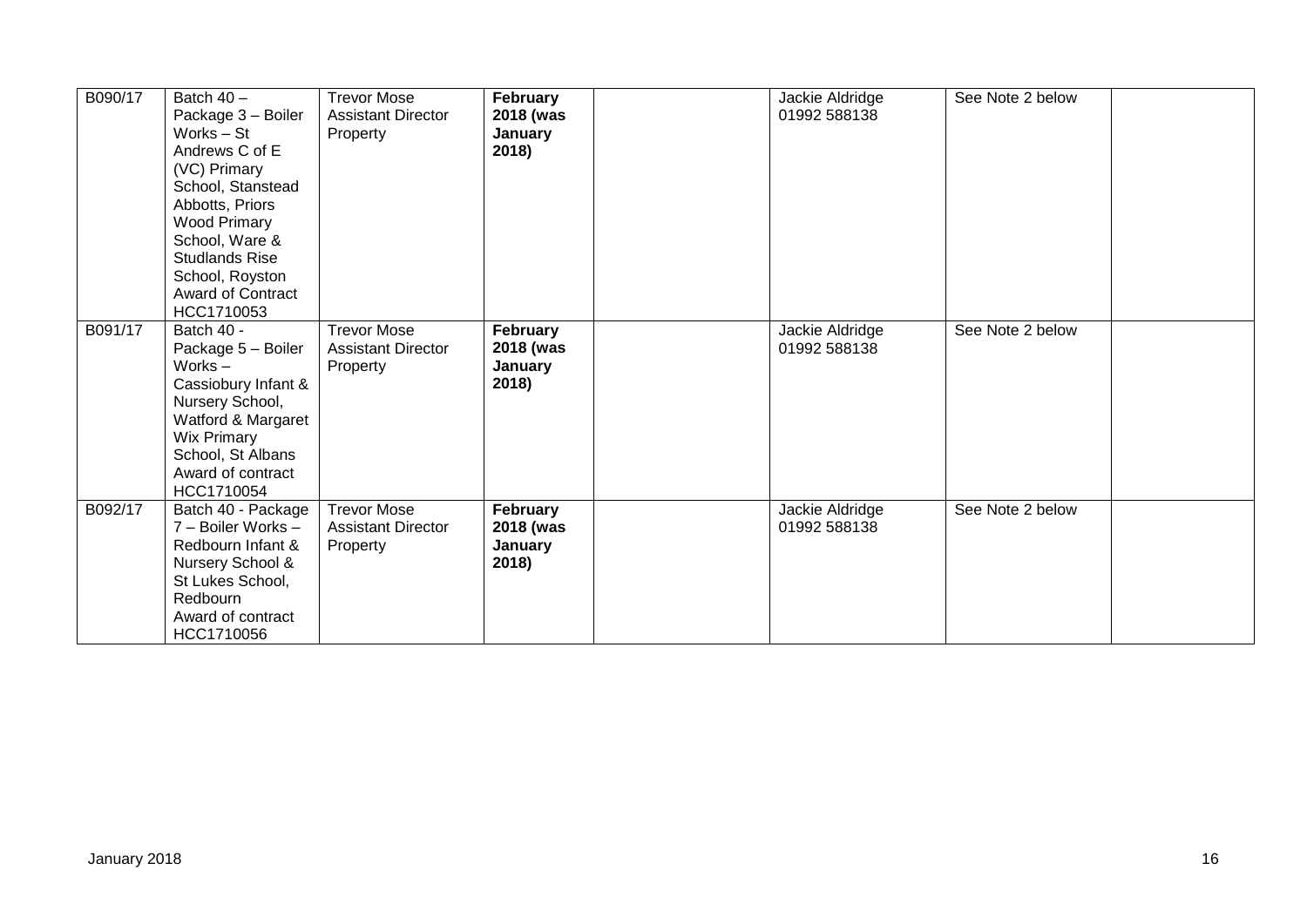| B093/17 | Batch $41 -$<br>Package $6-$<br>Window Walling -<br><b>Bernards Heath</b><br>Infants & Junior<br>School, St Albans.<br>Chater Junior, St<br>Albans & The<br>Grove School,<br>Harpenden<br>Award of contract<br>HCC1710057                | <b>Trevor Mose</b><br><b>Assistant Director</b><br>Property | February<br>2018 (was<br>January<br>2018) | Jackie Aldridge<br>01992 588138 | See Note 2 below |  |
|---------|------------------------------------------------------------------------------------------------------------------------------------------------------------------------------------------------------------------------------------------|-------------------------------------------------------------|-------------------------------------------|---------------------------------|------------------|--|
| B095/17 | Batch $42 -$<br>Package 1-<br>Roofing Works -<br><b>Bernards Heath</b><br>Infants, St Albans,<br>Camp Primary &<br>Nursery School, St<br>Albans & Heath<br>Lane Nursery<br>School, Hemel<br>Hempstead Award<br>of contract<br>HCC1710059 | <b>Trevor Mose</b><br><b>Assistant Director</b><br>Property | February<br>2018 (was<br>January<br>2018) | Jackie Aldridge<br>01992 588138 | See Note 2 below |  |
| B096/17 | Batch 42 -<br>Package 2 -<br>Roofing Works -<br><b>Moss Bury Primary</b><br>School & Nursery,<br>Stevenage, Purwell<br>Primary School,<br>Hitchin &<br>Watchlytes School,<br>Welwyn Garden<br>City Award of<br>contract<br>HCC1710060    | <b>Trevor Mose</b><br><b>Assistant Director</b><br>Property | February<br>2018 (was<br>January<br>2018) | Jackie Aldridge<br>01992 588138 | See Note 2 below |  |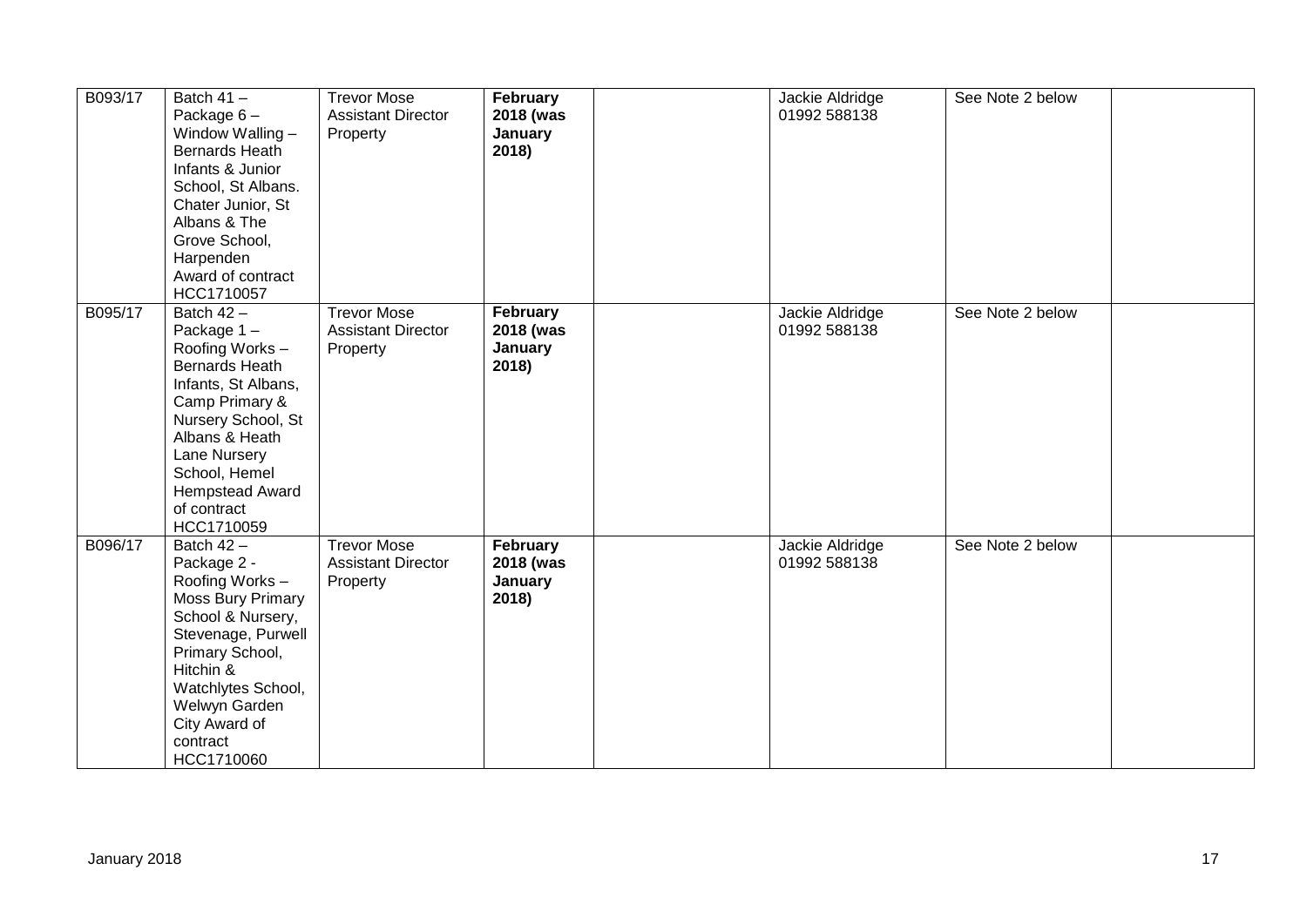| B097/17 | Batch $42 -$<br>Package 3-<br>Roofing Works -<br>Bonneygrove<br>Primary School,<br>Cheshunt, Layston<br>Church of England<br>First School,<br>Buntingford &<br>Longlands Primary<br>School, Cheshunt<br>Award of contract<br>HCC1710061 | <b>Trevor Mose</b><br><b>Assistant Director</b><br>Property | February<br>2018 (was<br>January<br>2018)        | Jackie Aldridge<br>01992 588138   | See Note 2 below |           |
|---------|-----------------------------------------------------------------------------------------------------------------------------------------------------------------------------------------------------------------------------------------|-------------------------------------------------------------|--------------------------------------------------|-----------------------------------|------------------|-----------|
| B098/17 | Batch $42 -$<br>Package 4 -<br>Roofing Works -<br>Heathlands School,<br>St Albans Award of<br>contract<br>HCC1710062                                                                                                                    | <b>Trevor Mose</b><br><b>Assistant Director</b><br>Property | February<br>2018 (was<br>January<br>2018)        | Jackie Aldridge<br>01992 588138   | See Note 2 below |           |
| B099/17 | Batch $40 -$<br>Package 6 - Boiler<br>Works - Whitehill<br>Junior School,<br>Hitchin &<br>Longmeadow,<br>Stevenage<br>Award of contract<br>HCC1710055                                                                                   | <b>Trevor Mose</b><br><b>Assistant Director</b><br>Property | February<br>2018 (was<br>January<br>2018)        | Jackie Aldridge<br>01992 588138   | See Note 2 below |           |
| B102/17 | Change in the<br>location of<br>premises for the<br>delivery of well-<br>baby clinics                                                                                                                                                   | Jim McManus<br>Director of Public<br>Health                 | January<br>2018 (was<br><b>December</b><br>2017) | <b>Brian Gale</b><br>01438 843537 |                  | No        |
| B103/17 | Award a contract to<br>support the<br>promotion and<br>implementation of<br>community<br>enterprises                                                                                                                                    | lain MacBeath<br>Director of Adult<br><b>Care Services</b>  | January<br>2018 (was<br><b>December</b><br>2017) | <b>Ted Maddex</b><br>01438 843574 | See note 2 below | <b>No</b> |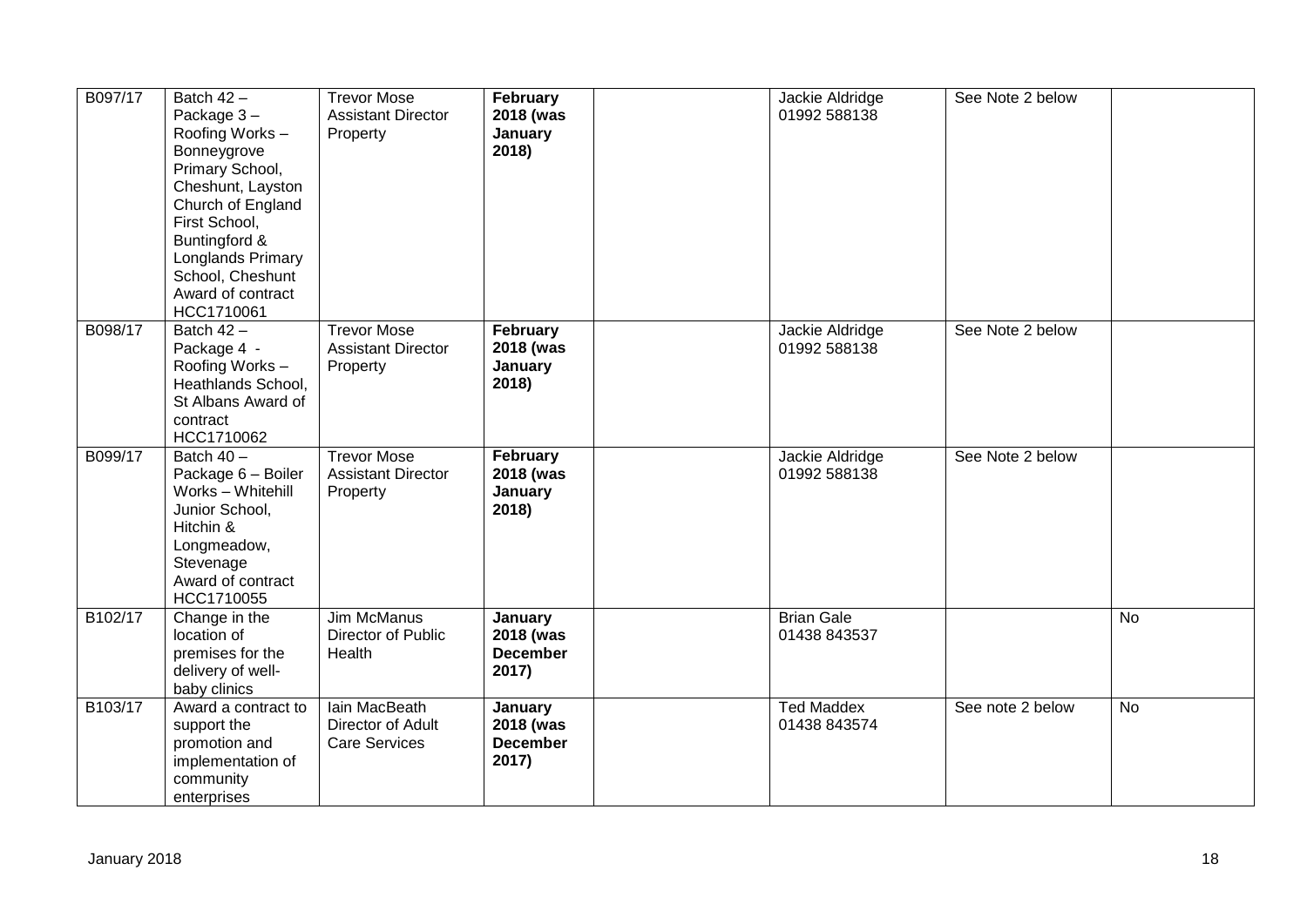| B104/17 | New Contract for<br>the Provision of a<br>Two Bed<br>Emergency<br>Therapeutic<br>residential Unit for<br>Children and Young<br>People aged 11-16<br>with Challenging<br>and Complex<br>Needs (Hudnall<br>Park)              | Marion Ingram<br>Operations Director,<br><b>Specialist Services</b> | January<br>2018 | Lynn Knowles<br>07740 918847 | See note 2 below | <b>No</b> |
|---------|-----------------------------------------------------------------------------------------------------------------------------------------------------------------------------------------------------------------------------|---------------------------------------------------------------------|-----------------|------------------------------|------------------|-----------|
| B105/17 | New Contract for<br>the Provision of<br><b>Four Residential</b><br>Solo Placements<br>for Children and<br>Young People aged<br>11-17 with<br>Challenging and<br><b>Complex Needs</b>                                        | Marion Ingram<br>Operations Director,<br><b>Specialist Services</b> | January<br>2018 | Lynn Knowles<br>07740 918847 | See note 2 below | <b>No</b> |
| B106/17 | Procurement of a<br>Multi-Provider<br>Framework<br>agreement for the<br>provision of<br>learning<br>opportunities,<br>products and<br>interventions on<br>behalf of the<br>workforce<br>Development and<br>Partnership Team | Frances Heathcote<br><b>Assistant Director</b><br>Commissioning     | January<br>2018 | Mark Gwynne<br>07580 743004  | See note 2 below | No        |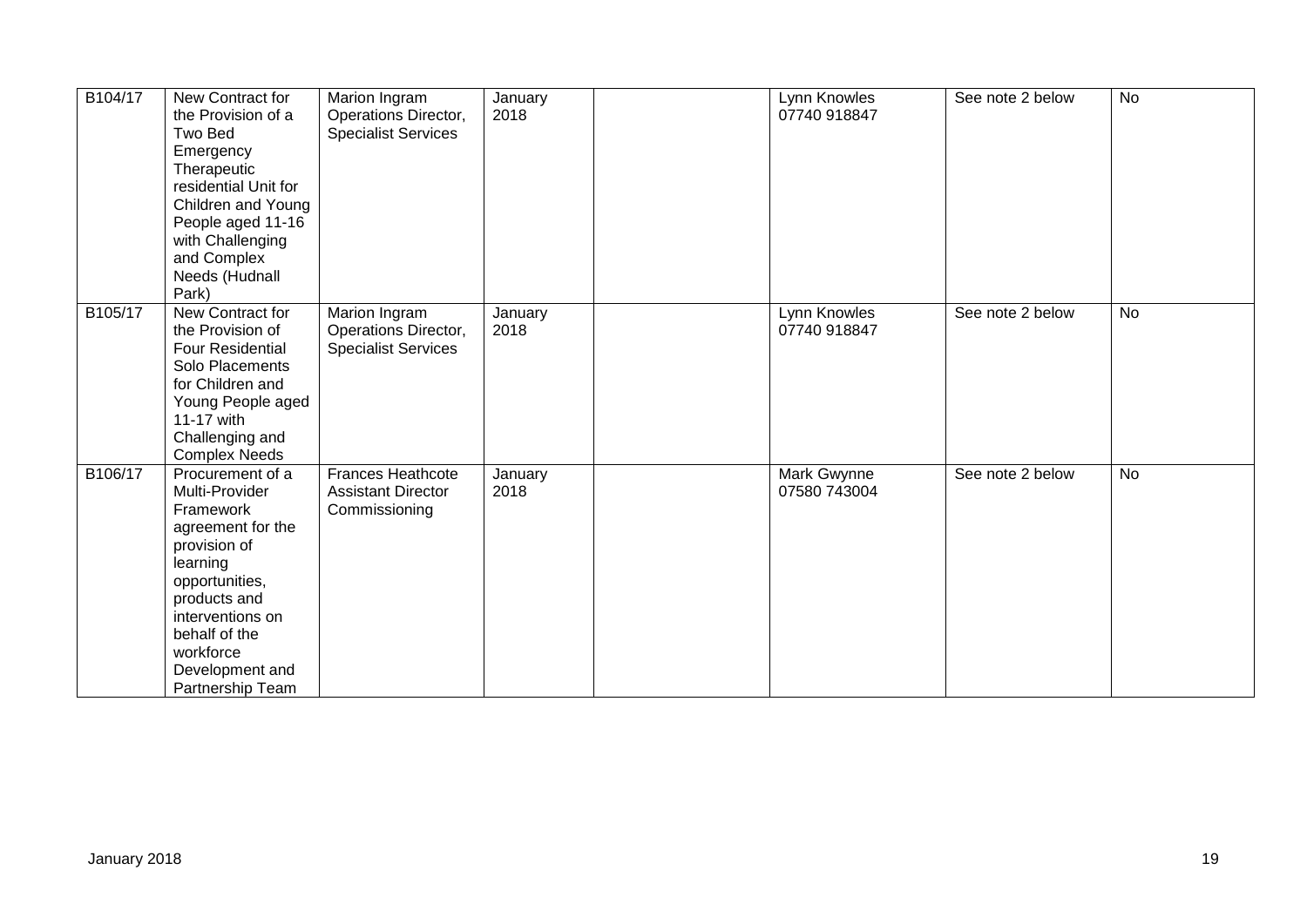| B107/17 | Tender process to<br>establish a new<br>contract for the<br>provision of<br>Residential<br>Placements for<br>Children and Young<br>People aged 10-17<br>with Challenging<br>and Complex<br>needs: Award of<br>contract                                                      | Marion Ingram<br>Operations Director,<br><b>Specialist Services</b> | March 2018                                | Lynn Knowles<br>07740 918847         | See note 2 below | <b>No</b>      |
|---------|-----------------------------------------------------------------------------------------------------------------------------------------------------------------------------------------------------------------------------------------------------------------------------|---------------------------------------------------------------------|-------------------------------------------|--------------------------------------|------------------|----------------|
| B108/17 | Award a contract<br>for the provision of<br>HIV support service                                                                                                                                                                                                             | lain MacBeath<br>Director of Adult<br>Care Services                 | March 2018                                | Jeni Beard<br>01438 845900           | See note 2 below | <b>No</b>      |
| B110/17 | Whether to consult<br>on proposals to<br>enlarge Belswains<br>primary School,<br>Hemel<br>Hempstead,<br><b>DeHavilland</b><br>Primary School,<br><b>Hatfield and St</b><br>Peters School, St<br>Albans within the<br>eighth primary<br>school expansion<br>programme (PEP8) | Jenny Coles Director<br>of Childrens Services                       | January<br>2018                           | <b>Pauline Davis</b><br>01992 555865 |                  | $\overline{N}$ |
| B111/17 | St Albans Library -<br>Refurbishment<br>HCC1709428                                                                                                                                                                                                                          | <b>Trevor Mose</b><br><b>Assistant Director</b><br>Property         | February<br>2018 (was<br>January<br>2018) | Jackie Aldridge<br>01992 588138      | See note 2 below | <b>No</b>      |
| B112/17 | Mechanical &<br><b>Building Works</b><br>award of contract,<br>Bushey Academy,<br>Holywell & Hurst<br><b>Drive Primary</b><br>Schools<br>HCC1710095                                                                                                                         | <b>Trevor Mose</b><br><b>Assistant Director</b><br>Property         | February<br>2018 (was<br>January<br>2018) | Jackie Aldridge<br>01992 588138      | See note 2 below | No             |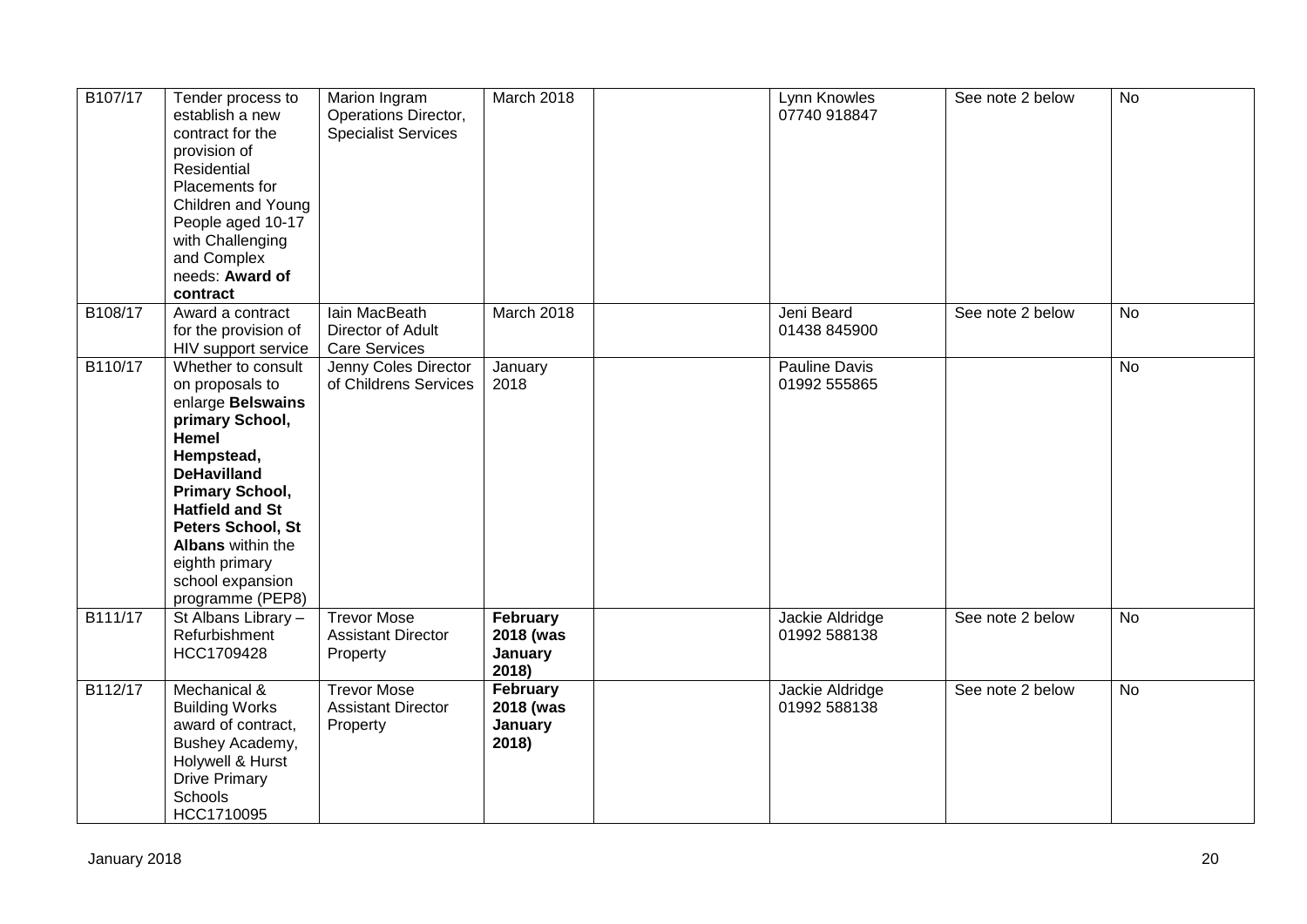| B113/17 | The Provision of a<br>Children & Young<br>People's Mental<br>Health (CYP MH)<br>Early Intervention<br>Service: Award of<br>contract                                      | <b>Frances Heathcote</b><br><b>Assistant Director</b><br>Community<br>Commissioning                                                       | April 2018                       | Sarvjeet Dosanjh<br>01438 845431                                | See note 2 below                                                                                                    | <b>No</b>      |
|---------|--------------------------------------------------------------------------------------------------------------------------------------------------------------------------|-------------------------------------------------------------------------------------------------------------------------------------------|----------------------------------|-----------------------------------------------------------------|---------------------------------------------------------------------------------------------------------------------|----------------|
| B114/17 | The Provision of<br>Grounds<br>Maintenance<br>Framework                                                                                                                  | <b>Glenn Facey</b><br><b>Head of Herts</b><br>FullStop                                                                                    | April 2018                       | <b>Patrick Stiles</b><br>01707 292391                           | See note 2 & 3 below                                                                                                | <b>No</b>      |
| B115/17 | The Supply of<br><b>Office Furniture</b>                                                                                                                                 | <b>Glenn Facey</b><br>Head of Herts<br>FullStop                                                                                           | April 2018                       | James Conway<br>01707 292491                                    | See note 2 & 3 below                                                                                                | <b>No</b>      |
| B117/17 | Evaluation of<br>Carer's Strategy                                                                                                                                        | <b>Frances Heathcote</b><br><b>Assistant Director</b><br>Commissioning                                                                    | April 2018                       | <b>Linda Morrison</b><br>01992 56301                            |                                                                                                                     | <b>No</b>      |
| B118/17 | Contract for the<br>provision of Call<br>Handling for the<br>Safeguarding Out<br>of Hours Service<br>(SOOHS) for<br>Hertfordshire<br><b>County Council</b><br>HCC1709924 | Jenny Coles,<br>Director of Childrens<br>Services (in<br>consultation with<br>lain MacBeath,<br>Director of Adult<br><b>Care Services</b> | Not before 6<br>January<br>2018  | <b>Andrew Burt</b><br>01438 843836<br>Lisa Tank<br>01438 843910 | Joint Report of the<br>Directors of<br><b>Children's Services</b><br>and Adult Care<br>services<br>See note 2 below | <b>No</b>      |
| B119/17 | Extension of lead<br>provider contracts<br>for provision of care<br>at home service                                                                                      | lain MacBeath,<br>Director of Adult<br><b>Care Services</b>                                                                               | Not before<br>10 January<br>2018 | <b>Tim Parlow</b><br>01438 845928                               | See note 2 below                                                                                                    | <b>No</b>      |
| B120/17 | Decision to extend<br>current contract for<br>the provision of a<br>Childrens Speech<br>and Language<br><b>Therapy Service</b>                                           | Marion Ingram,<br>Operations Director,<br><b>Specialist Services</b>                                                                      | Not before<br>11 January<br>2018 | <b>Oliver Barnes</b><br>01992 556309                            | Report of the<br>Director of Children's<br><b>Services</b><br>See note 2 below                                      | <b>No</b>      |
| B121/17 | Review of sleep in<br>payments for Adult<br><b>Care Services</b><br>commissioned<br>providers                                                                            | lain MacBeath,<br>Director of Adult<br><b>Care Services</b>                                                                               | Not before<br>13 January<br>2018 | Ruth Harrington<br>01438 845843                                 | Report                                                                                                              | $\overline{N}$ |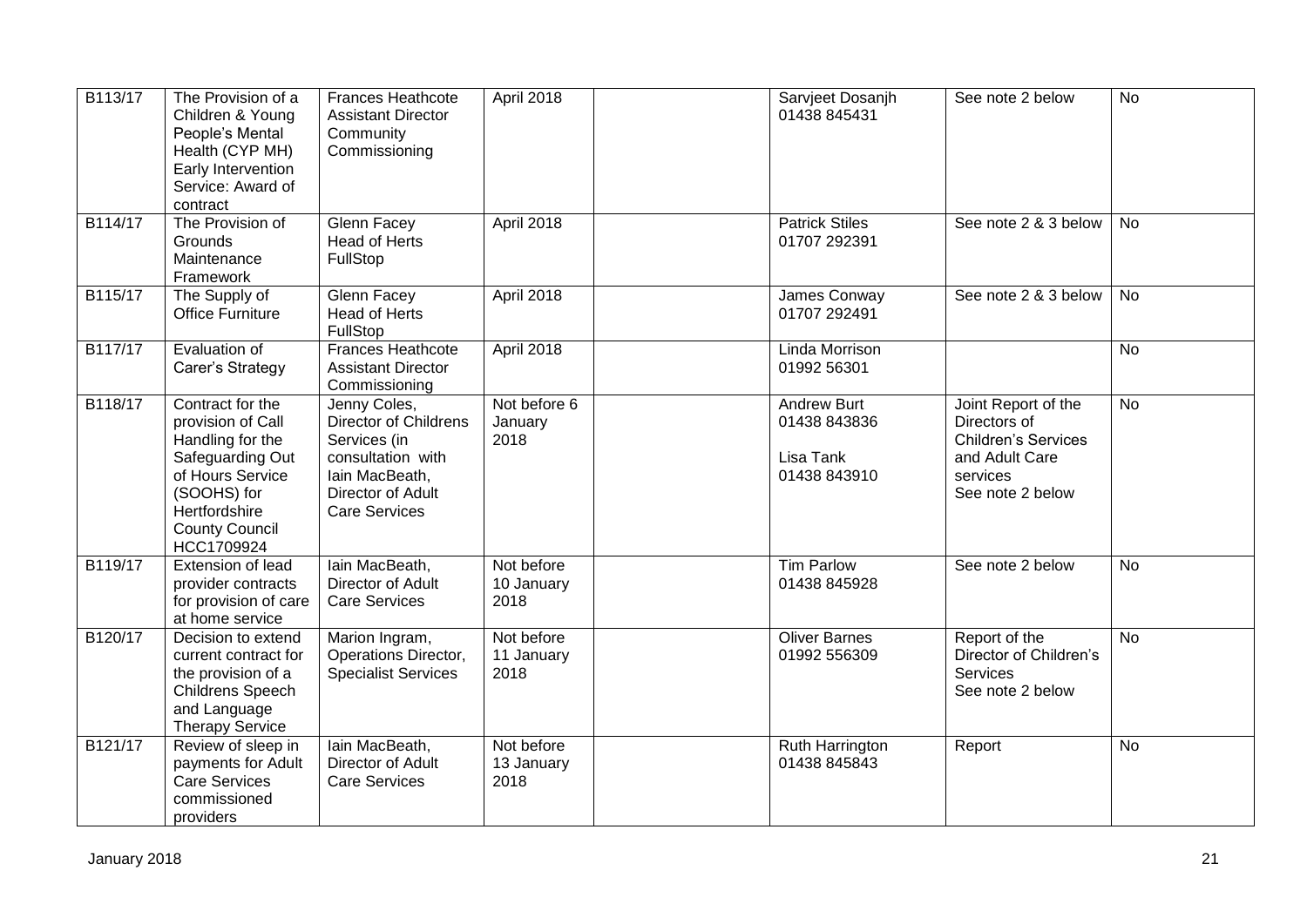| B122/17 | The extension and<br>expansion of the<br><b>Citizens Advice</b><br>Bureau contract to<br>support individuals<br>and organisations<br>in preparing for<br>Universal Credit roll<br>out                                                                | lain MacBeath,<br>Director of Adult<br><b>Care Services</b>                    | Not before<br>13 January<br>2018 | <b>Ted Maddex</b><br>01438 843574      | Report                                                                                                                                                               | <b>No</b> |
|---------|------------------------------------------------------------------------------------------------------------------------------------------------------------------------------------------------------------------------------------------------------|--------------------------------------------------------------------------------|----------------------------------|----------------------------------------|----------------------------------------------------------------------------------------------------------------------------------------------------------------------|-----------|
| B002/18 | <b>Batch 40 Package</b><br>8 - Mechanical &<br><b>Electrical Works,</b><br>Commonswood<br>School &<br><b>Sheredes Primary</b><br><b>School &amp; Nursery</b><br>HCC1710170                                                                           | <b>Trevor Mose</b><br><b>Assistant Director</b><br><b>Property</b>             | February<br>2018                 | <b>Jackie Aldridge</b><br>01992 588138 | See note 2 below                                                                                                                                                     | <b>No</b> |
| B003/18 | <b>Contract for</b><br><b>Provision of</b><br><b>Personal</b><br><b>Protective</b><br><b>Equipment for</b><br><b>Fire and Rescue</b><br><b>National</b><br><b>Collaborative</b><br>Project, (Kent Fire<br>and Rescue<br><b>Service</b><br>Framework) | <b>Darryl Keen</b><br><b>Director</b><br><b>Community</b><br><b>Protection</b> | February<br>2018                 | <b>Steve Tant</b><br>01992 507530      | See notes 2 & 3<br>below                                                                                                                                             | <b>No</b> |
| B004/18 | <b>Farnham House</b><br>and Robertson<br><b>House Stevenage</b><br>- Consider the<br>surrender of the<br>headlease                                                                                                                                   | <b>Trevor Mose</b><br><b>Assistant Director</b><br><b>Property</b>             | February<br>2018                 | <b>Claire Halliday</b><br>01992 556709 | See note 4 below<br>Part II (due to<br>'Information<br>relating to the<br>financial or<br>business affairs of<br>any particular<br>person (including<br>the Council' | <b>No</b> |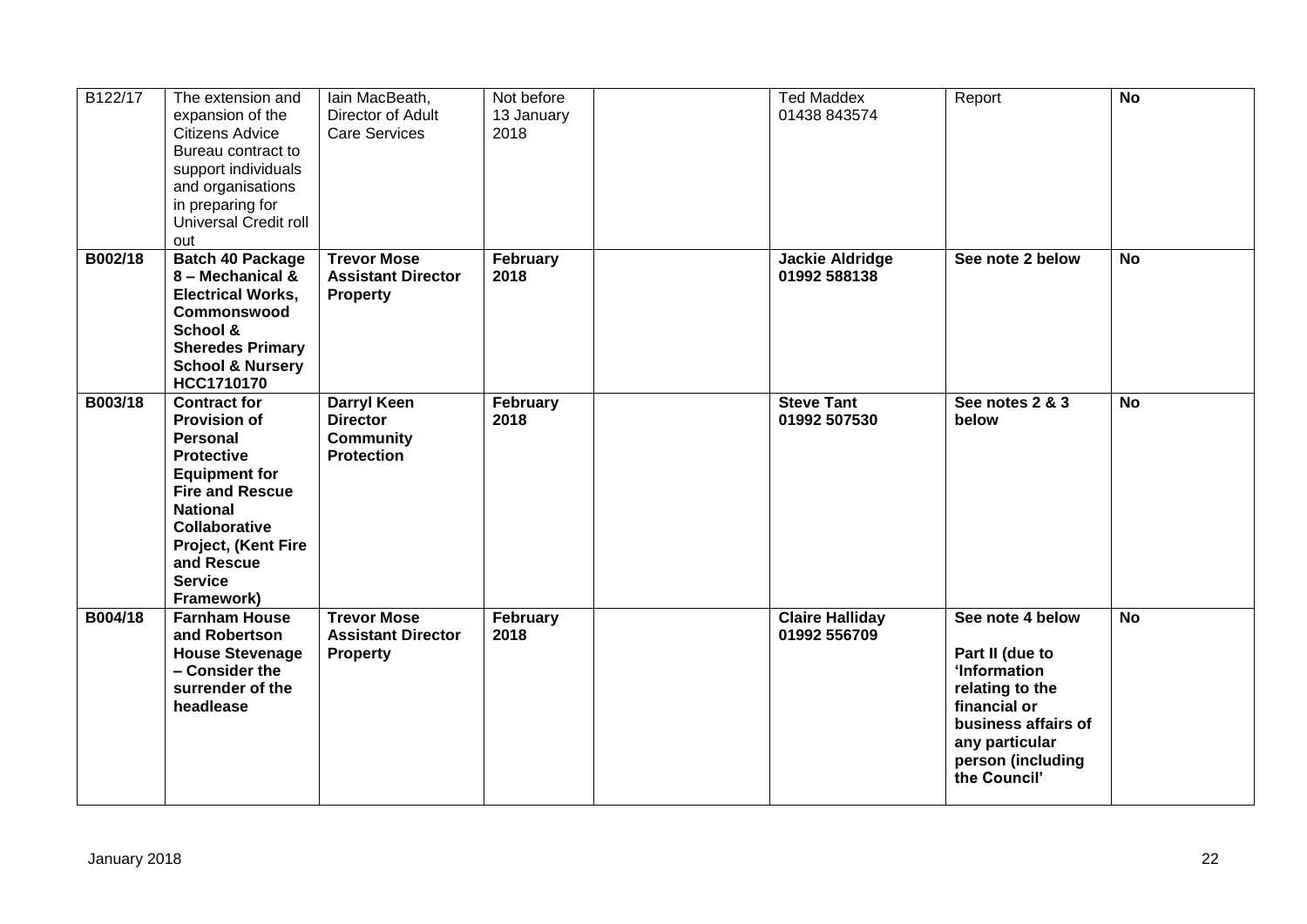| B005/18 | Whether to go to<br>public<br>consultation on<br>the future<br><b>Childrens</b><br><b>Equipment offer</b>                                                                                             | <b>Jenny Coles</b><br>Director of<br><b>Children's Services</b>    | February<br>2018  | <b>Children's Services</b><br><b>Cabinet Panel</b> | <b>Oliver Barnes</b><br>01992 556309                        | <b>Report to Cabinet</b><br>Panel | <b>No</b> |
|---------|-------------------------------------------------------------------------------------------------------------------------------------------------------------------------------------------------------|--------------------------------------------------------------------|-------------------|----------------------------------------------------|-------------------------------------------------------------|-----------------------------------|-----------|
| B006/18 | <b>Heating and</b><br><b>Ventilation works</b><br>at Able Smith<br>House, Stevenage<br>Award of contract                                                                                              | <b>Trevor Mose</b><br><b>Assistant Director</b><br><b>Property</b> | February<br>2018  |                                                    | <b>Stef Campbell</b><br>01992 555634                        | See note 2 below                  | <b>No</b> |
| B007/18 | <b>Procurement and</b><br>award of contract<br>to extend<br>superfast fibre<br>broadband to the<br>last the of rural<br>business areas in<br>Hertfordshire in<br>line with DEFRA<br>funding provision | <b>Owen Mapley</b><br><b>Director Resources</b>                    | <b>March 2018</b> |                                                    | <b>Stuart Bannerman-</b><br><b>Campbell</b><br>01992 588525 | See Note 2 below                  | <b>No</b> |
| B008/18 | Provision of an<br>all-age drug and<br>alcohol treatment<br>service – award of<br>contract                                                                                                            | <b>Jim McManus</b><br><b>Director of Public</b><br><b>Health</b>   | <b>May 2018</b>   |                                                    | <b>Brian Gale</b><br>01438 843547                           | See note 2 below                  | <b>No</b> |
| B009/18 | <b>Provision of an</b><br>abstinence<br>focussed drug<br>and alcohol<br>recovery<br>programme -<br><b>Award of contract</b>                                                                           | <b>Jim McManus</b><br><b>Director of Public</b><br><b>Health</b>   | <b>May 2018</b>   |                                                    | <b>Brian Gale</b><br>01438 843547                           | See note 2 below                  | <b>No</b> |
| B010/18 | <b>Provision of adult</b><br>weight<br>management<br>services - Award<br>of contract                                                                                                                  | <b>Jim McManus</b><br><b>Director of Public</b><br><b>Health</b>   | <b>May 2018</b>   |                                                    | <b>Brian Gale</b><br>01438 843547                           | See note 2 below                  | <b>No</b> |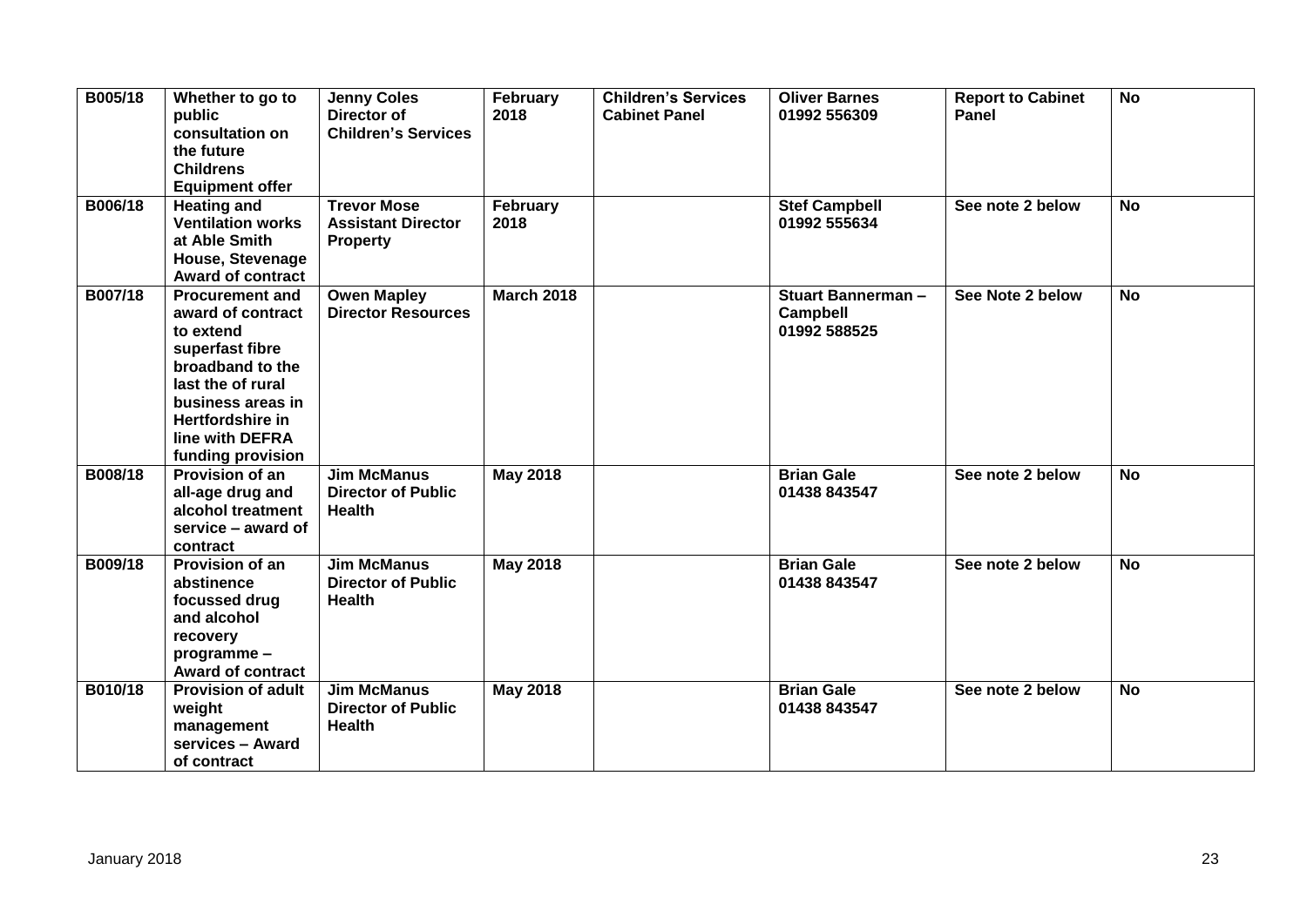| B011/18 | Tender process<br>for Homecare | <b>Marion Ingram</b><br><b>Operations Director</b> | May 2018 | <b>Oliver Barnes</b><br>07580 744173 | See note 2 below | <b>No</b> |
|---------|--------------------------------|----------------------------------------------------|----------|--------------------------------------|------------------|-----------|
|         | provision for                  |                                                    |          |                                      |                  |           |
|         | <b>Children and</b>            |                                                    |          |                                      |                  |           |
|         | Young People -                 |                                                    |          |                                      |                  |           |
|         | Domiciliary,                   |                                                    |          |                                      |                  |           |
|         | Personal and                   |                                                    |          |                                      |                  |           |
|         | <b>Community</b>               |                                                    |          |                                      |                  |           |
|         | <b>Enabling Care.</b>          |                                                    |          |                                      |                  |           |

#### **Notes:**

1. CBC contract = on behalf of 17 local authority members of the Central Buying Consortium<br>2. Quality and price evaluation derived from tenderers' submissions (which may contain exen

2. Quality and price evaluation derived from tenderers' submissions *(which may contain exempt information and if so will not be available for public inspection)* If you have any general enquiries about this Forward Plan - contact Elaine Shell, Democratic Services Manager, 01992 555565 Email: [elaine.shell@hertfordshire.gov.uk](mailto:elaine.shell@hertfordshire.gov.uk) 

- 3. Collaborative contract with one or more authorities (not a CBC contract)
- 4. Part II (due to 'Information relating to the financial or business affairs of any particular person (including the Council')".

#### **KATHRYN PETTITT, CHIEF LEGAL OFFICER**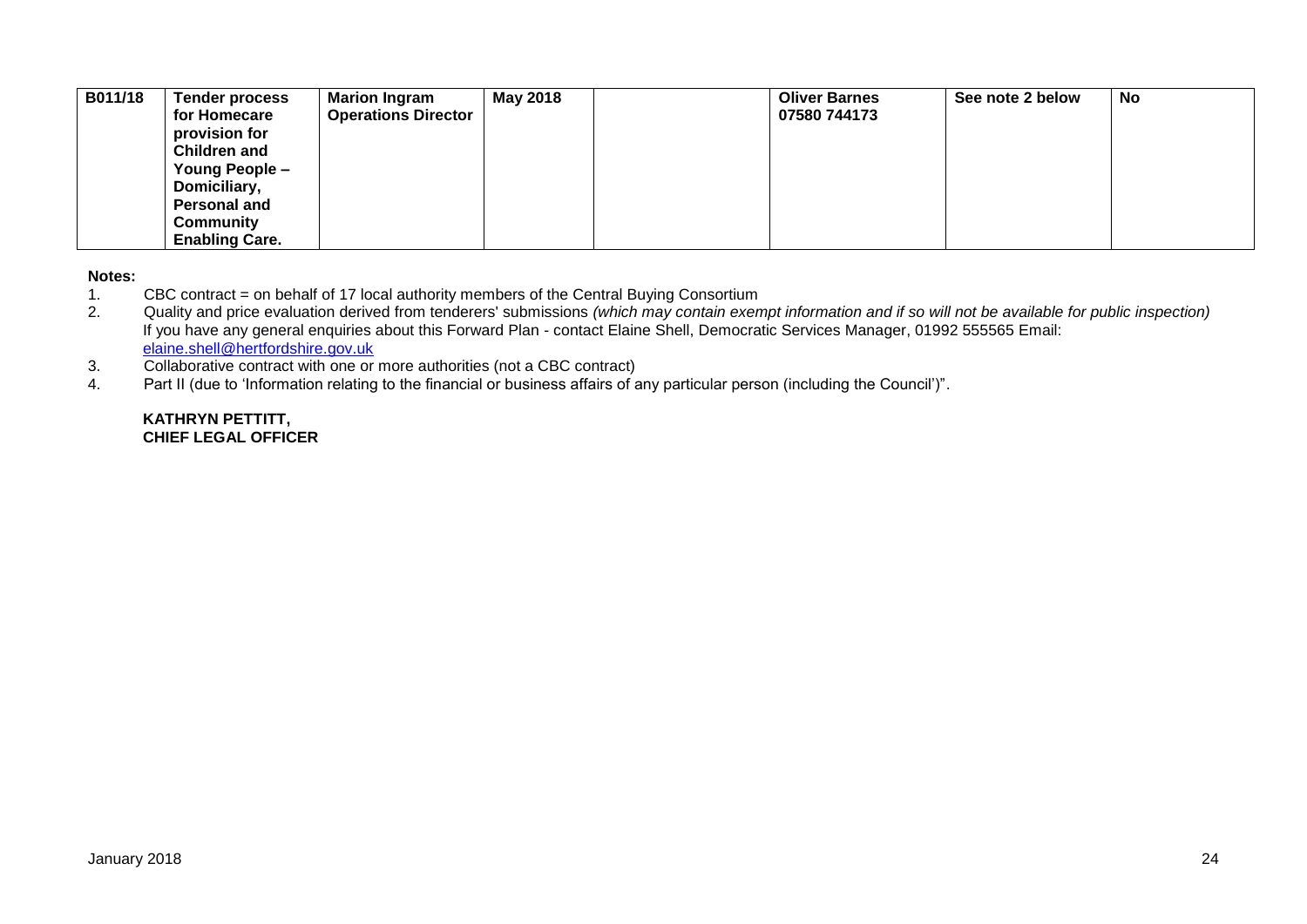

**Hertfordshire HERTFORDSHIRE COUNTY COUNCIL** 

**FORWARD PLAN Notice of (a) key and other decisions likely to be made on behalf of the County Council by Cabinet, (b) key decisions likely to be made on behalf of the County Council by Officers and (c) decisions on Traffic Regulation Orders likely to be made by Officers on behalf of the County Council in the period 1 February 2018 – 31 May 2018**

# **Published: 4 January 2018**

[Note: Key decisions and other decisions due to be reached in January 2018 but not yet made remain listed (notice of these items was given in the Forward Plan issued on 6 December 2017)]

# **TRAFFIC REGULATION ORDERS**

## **EAST HERTS & LEA VALLEY**

### **Broxbourne**

| Location                                      | <b>Proposed Restriction</b>                  |
|-----------------------------------------------|----------------------------------------------|
| Dinant Link Road, Hoddesdon                   | 40mph Speed Limit                            |
| Rumbold Road, Hoddesdon & Mill Road, Cheshunt | <b>Waiting Restrictions</b>                  |
| Goff's Lane, Goff's Oak                       | <b>Experimental Prohibition of Left Turn</b> |
| Lea/Gordon Roads, Waltham Abbey               | <b>Waiting Restrictions</b>                  |

**East Herts**

| Location                                         | <b>Proposed Restriction</b>                                   |
|--------------------------------------------------|---------------------------------------------------------------|
| Lady Margaret Gardens, Brocket Meadow, Ware      | 20mph, Cycle Track Order                                      |
| Park Road, Ware                                  | <b>Waiting Restrictions</b>                                   |
| Cozens Road, Woodley Road, Ware                  | <b>Waiting Restrictions</b>                                   |
| Church Street, Bishop's Stortford                | <b>Waiting Restrictions</b>                                   |
| South Street, Bishop's Stortford                 | <b>Waiting Restrictions</b>                                   |
| Horns Road, West Street, Hertford                | Waiting Restrictions, 20mph Speed Limit, Prohibition of Entry |
| Hazel End Road, Farnham Road, Bishop's Stortford | 40 & 50mph Speed Limits                                       |
| A120 Bishop's Stortford                          | 40mph Speed Limit                                             |
| Tamworth Road, Hertford                          | <b>Waiting Restrictions</b>                                   |
| Ermine Street, Buntingford                       | Waiting Restrictions, Road Humps, 30mph speed limit           |
| North Road, Hertford                             | Waiting Restrictions, Loading Bay                             |
| High Street, Totts Lane etc, Walkern             | Waiting Restrictions, Weight Limit                            |
| Hartham Lane, Hertford                           | Waiting Restrictions, Parking Place Revocation                |
| Morbury Avenue, Bishop's Stortford               | 20mph Speed Limit, Road Humps                                 |
| High Road, High Cross, Ware                      | <b>Waiting Restrictions</b>                                   |
| Horns Road, Hertford                             | <b>Waiting Restrictions</b>                                   |
| A1250 Hadham Road, Bishop's Stortford            | 30mph Speed Limit, Pedestrian Crossing                        |
| Rye Street, Bishop's Stortford                   | Road Humps, Pedestrian Crossing                               |
| Ware Road, Gallows Way, Hertford                 | <b>Waiting Restrictions</b>                                   |
| Pegs Lane, Hale Road, Hertford                   | <b>Waiting Restrictions</b>                                   |

January 2018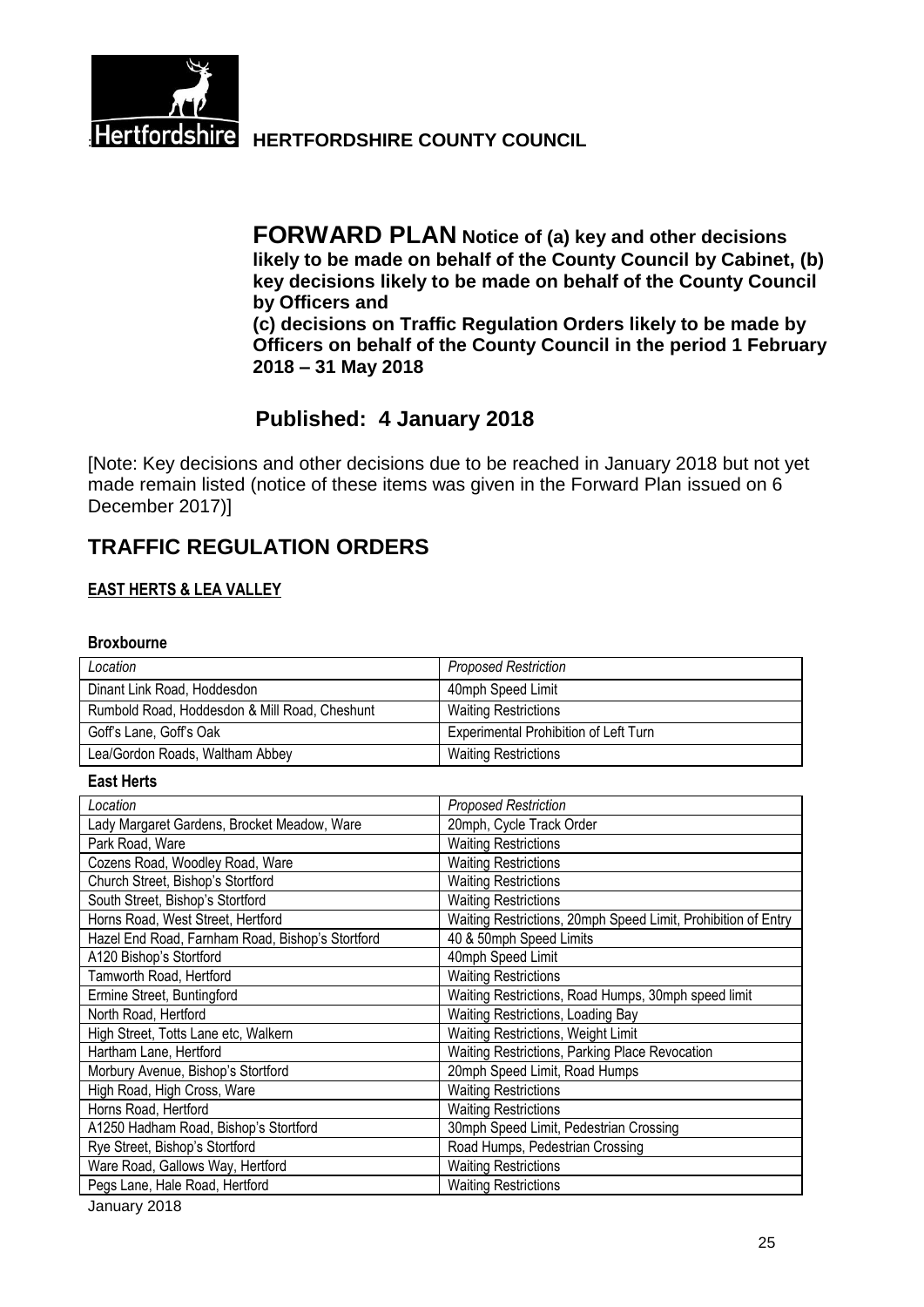## **MID WEST HERTS**

## **Dacorum**

| Location                                             | <b>Proposed Restriction</b>              |
|------------------------------------------------------|------------------------------------------|
| London Road, Hemel Hempstead                         | <b>Waiting Restrictions</b>              |
| Beggars Lane, Tring                                  | Clearway, Verge Parking Place & Parking  |
| Various Roads, Tring                                 | 20mph Speed Limit                        |
| Lime Walk, Hemel Hempstead                           | <b>Waiting Restrictions</b>              |
| Three Cherry Trees Lane, Hemel Hempstead             | <b>Experimental Waiting Restrictions</b> |
| A4146 Leighton Buzzard Road, Hemel Hempstead         | 7.5t Weight Limit                        |
| Nettleden Road etc, Little Gaddesden/Nettleden       | 7.5t Weight Limit                        |
| Chesham/Newhouse Roads etc, Kings Langley            | <b>Waiting Restrictions</b>              |
| Wingrave Road, Elizabeth Drive etc Tring             | <b>Waiting Restrictions</b>              |
| Barnacres Road, Belswains Lane etc Hemel Hempstead   | <b>Waiting Restrictions</b>              |
| Bury Road, Hemel Hempstead                           | <b>Waiting Restrictions</b>              |
| Marlborough Rise, Aycliffe Drive etc Hemel Hempstead | <b>Waiting Restrictions</b>              |
| Lime Walk, Sheephouse Road, Hemel Hempstead          | <b>Waiting Restrictions</b>              |

### **St. Albans**

| Location                     | Proposed Restriction                              |
|------------------------------|---------------------------------------------------|
| Various Roads, London Colney | 20mph Speed Limit Zone, Road Humps                |
| East Common, Harpenden       | 20mph Speed Limit                                 |
| Holyrood Crescent, St Albans | Waiting Restriction, Revocation of Parking Places |
| Various Roads, Harpenden     | 20 & 40mph Speed Limits                           |

## **Welwyn Hatfield**

| Location                                              | <b>Proposed Restriction</b>               |
|-------------------------------------------------------|-------------------------------------------|
| Various Roads, Hatfield                               | 20mph Speed Limit Zone                    |
| Foxes, Foxes Lane, North Mymms                        | Prohibition of Driving                    |
| Ascots Lane, Welwyn Garden City                       | <b>Waiting Restrictions</b>               |
| Beaconsfield Road, Hatfield                           | Waiting Restrictions, Pedestrian Crossing |
| Herns Lane/Daniells/Appletree Way, Welwyn Garden City | <b>Waiting Restrictions</b>               |
| Great North Road, Hatfield Station, Hatfield          | <b>Waiting Restrictions</b>               |
| Various Roads, Hatfield                               | 20mph Zone                                |

# **NORTH HERTS**

## **North Herts**

| Location                                   | <b>Proposed Restriction</b>                       |
|--------------------------------------------|---------------------------------------------------|
| The Paddock, Hitchin                       | <b>Waiting Restrictions</b>                       |
| Offley BOAT 20, Offley                     | <b>Experimental Prohibition of Motor Vehicles</b> |
| Various Roads, Hitchin                     | <b>Waiting Restrictions</b>                       |
| High Street, Hitchin                       | Prohibition of Driving Amendment                  |
| Periwinkle Lane/Strathmore Avenue, Hitchin | <b>Waiting Restrictions</b>                       |
| York Way, Royston                          | <b>Waiting Restrictions, Road Humps</b>           |

# **Stevenage**

| Location                           | $\cdot$ .<br>osed<br>Restriction<br>. Jr.<br>. ODF |
|------------------------------------|----------------------------------------------------|
| .<br>Stevenage<br>Road<br>าπτοru . | Lane<br>Bus                                        |

# **SOUTH WEST HERTS**

#### **Hertsmere**

| Location                       | <b>Proposed Restriction</b>                                       |
|--------------------------------|-------------------------------------------------------------------|
| <b>Watling Street, Radlett</b> | Goods Vehicle Loading Bay                                         |
| Chase Avenue, Potters Bar      | Waiting Restrictions, Revocation of School Keep Clear<br>Markings |
| Various Roads, Borehamwood     | <b>Waiting Restrictions</b>                                       |